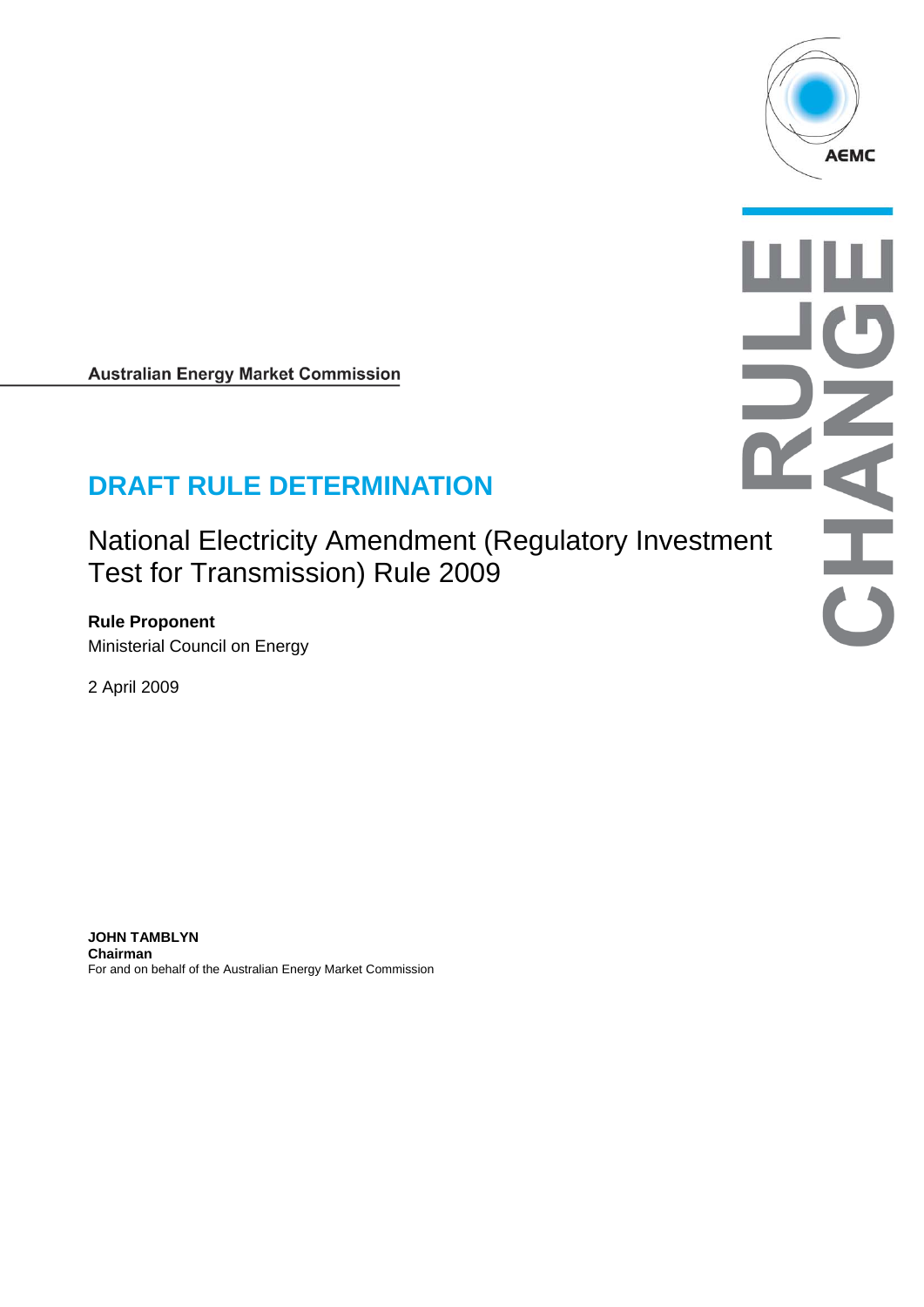## **Inquiries**

The Australian Energy Market Commission PO Box A2449 Sydney South NSW 1235

**E:** aemc@aemc.gov.au **T:** (02) 8296 7800

**F:** (02) 8296 7899

# **Citation**

AEMC 2009, *Regulatory Investment Test for Transmission*, Draft Rule Determination, 2 April, 2009, Sydney

# **About the AEMC**

The Council of Australian Governments, through its Ministerial Council on Energy, established the Australian Energy Market Commission (AEMC) in July 2005 to be the Rule maker for national energy markets. The AEMC is currently responsible for Rules and policy advice covering the National Electricity Market. It is a statutory authority. Our key responsibilities are to consider Rule change proposals, conduct energy market reviews and provide policy advice to the Ministerial Council as requested, or on AEMC initiative.

This work is copyright. The Copyright Act 1968 permits fair dealing for study, research, news reporting, criticism and review. Selected passages, tables or diagrams may be reproduced for such purposes provided acknowledgement of the source is included.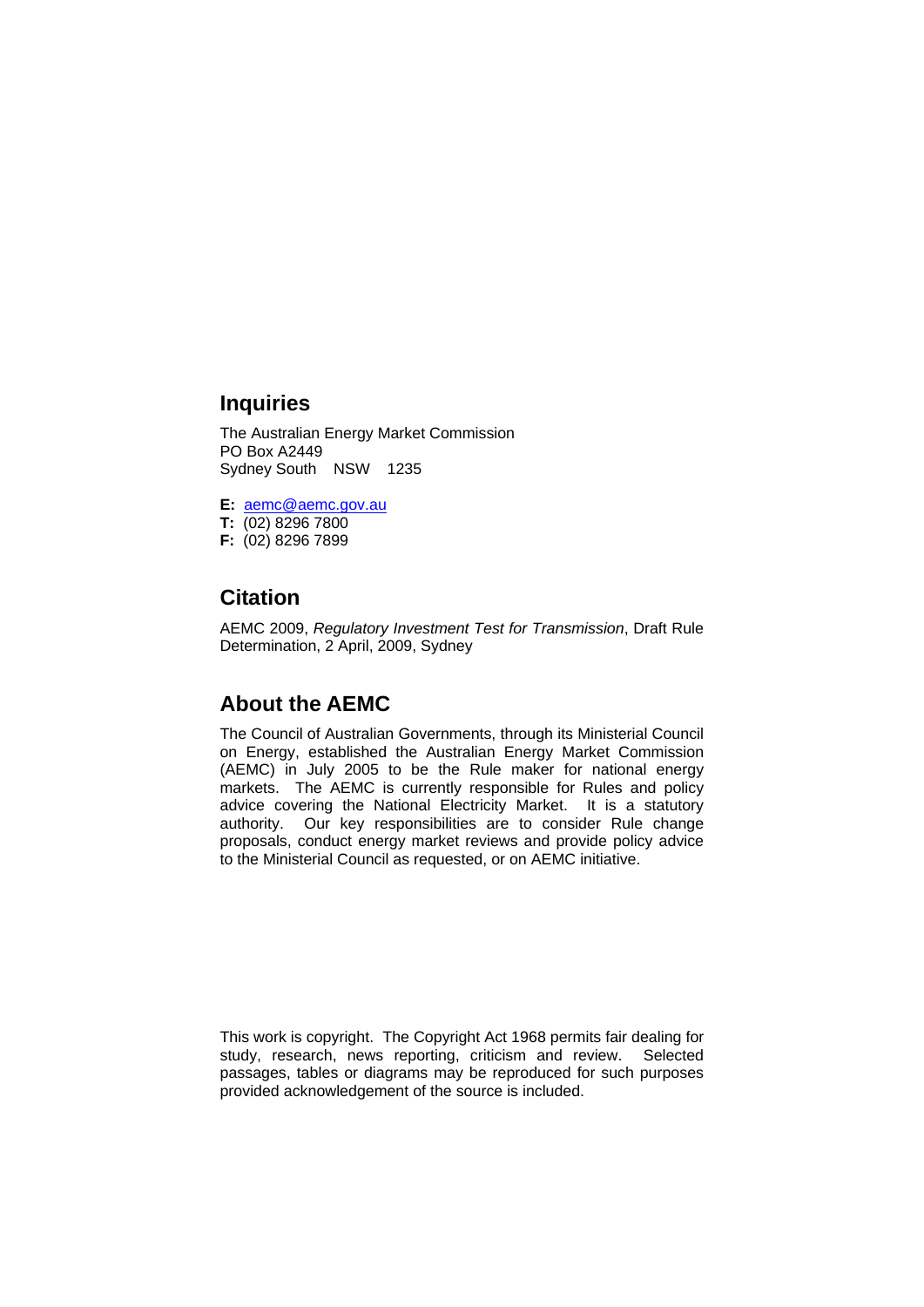# **Contents**

| 1                       | 1.1<br>1.2<br>1.3<br>1.4<br>1.5 |                                                                                                                                        |  |
|-------------------------|---------------------------------|----------------------------------------------------------------------------------------------------------------------------------------|--|
| 2                       | 2.1<br>2.2<br>2.3<br>2.4        | Differences between the proposed Rule and the Draft Rule 6                                                                             |  |
| 3                       | 3.1<br>3.2<br>3.3               | Rule making test and the National Electricity Objective 9                                                                              |  |
| $\overline{\mathbf{4}}$ | 4.1<br>4.2<br>4.3               | Outcomes of NTP Final Report regarding RIT-T and their continued                                                                       |  |
| 5                       | 5.1<br>5.2<br>5.3               | Consistency of proposed RIT-T Rules with the NTP Final Report 21<br>Application of the proposed RIT-T Rules and proposed modifications |  |
| A                       |                                 |                                                                                                                                        |  |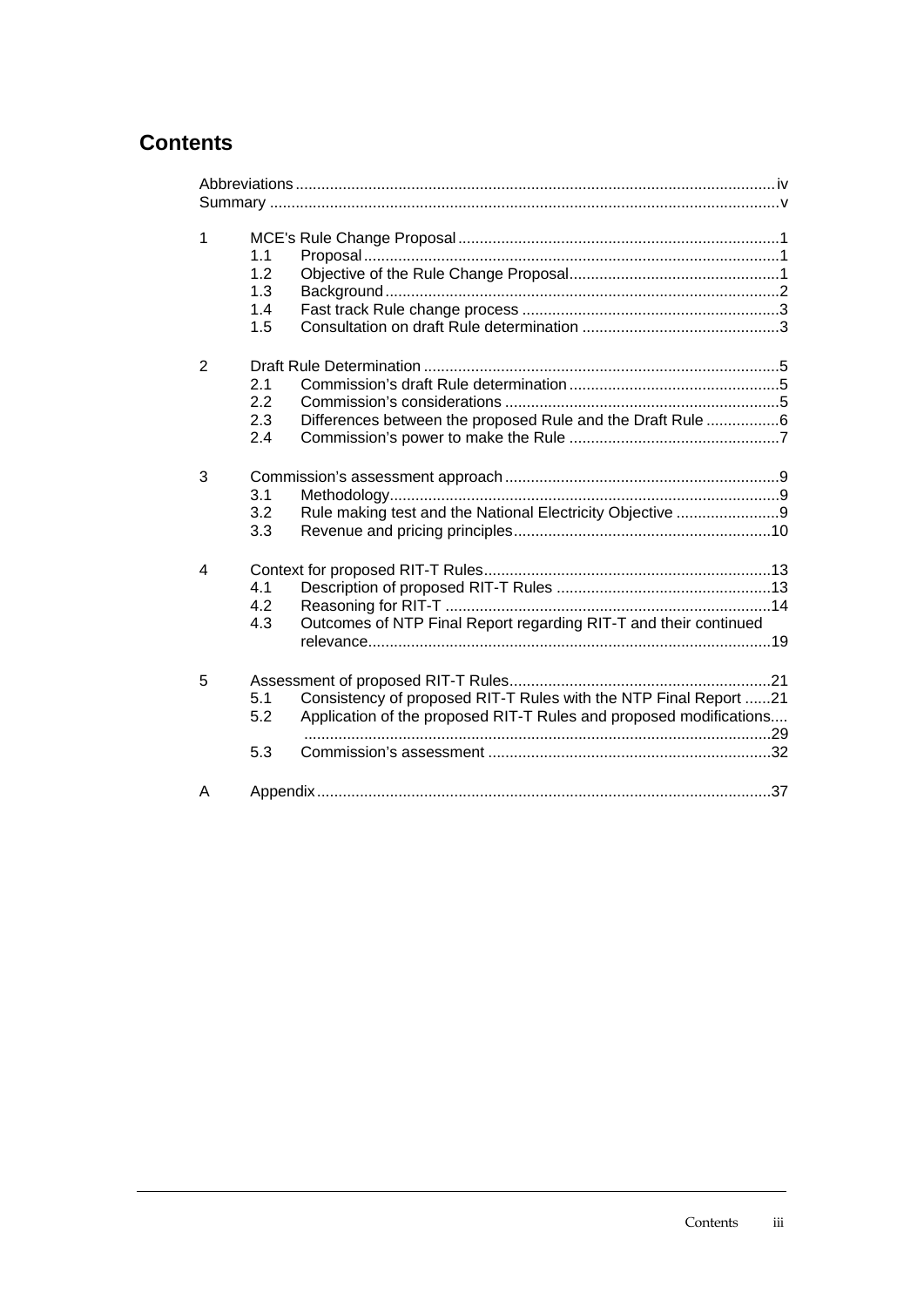# **Abbreviations**

| <b>ACCC</b>            | Australian Competition and Consumer Commission |
|------------------------|------------------------------------------------|
| <b>AEMC</b>            | <b>Australian Energy Market Commission</b>     |
| AER                    | Australian Energy Regulator                    |
| Commission             | see AEMC                                       |
| <b>CPI</b>             | <b>Consumer Price Index</b>                    |
| <b>MCE</b>             | Ministerial Council on Energy                  |
| <b>NEL</b>             | National Electricity Law                       |
| <b>NEM</b>             | <b>National Electricity Market</b>             |
| <b>NEMMCO</b>          | National Electricity Market Management Company |
| Rules                  | <b>National Electricity Rules</b>              |
| <b>SCO</b>             | <b>Standing Committee of Officials</b>         |
| <b>TNSP</b>            | <b>Transmission Network Service Provider</b>   |
| <b>TU<sub>o</sub>S</b> | <b>Transmission Use of Service</b>             |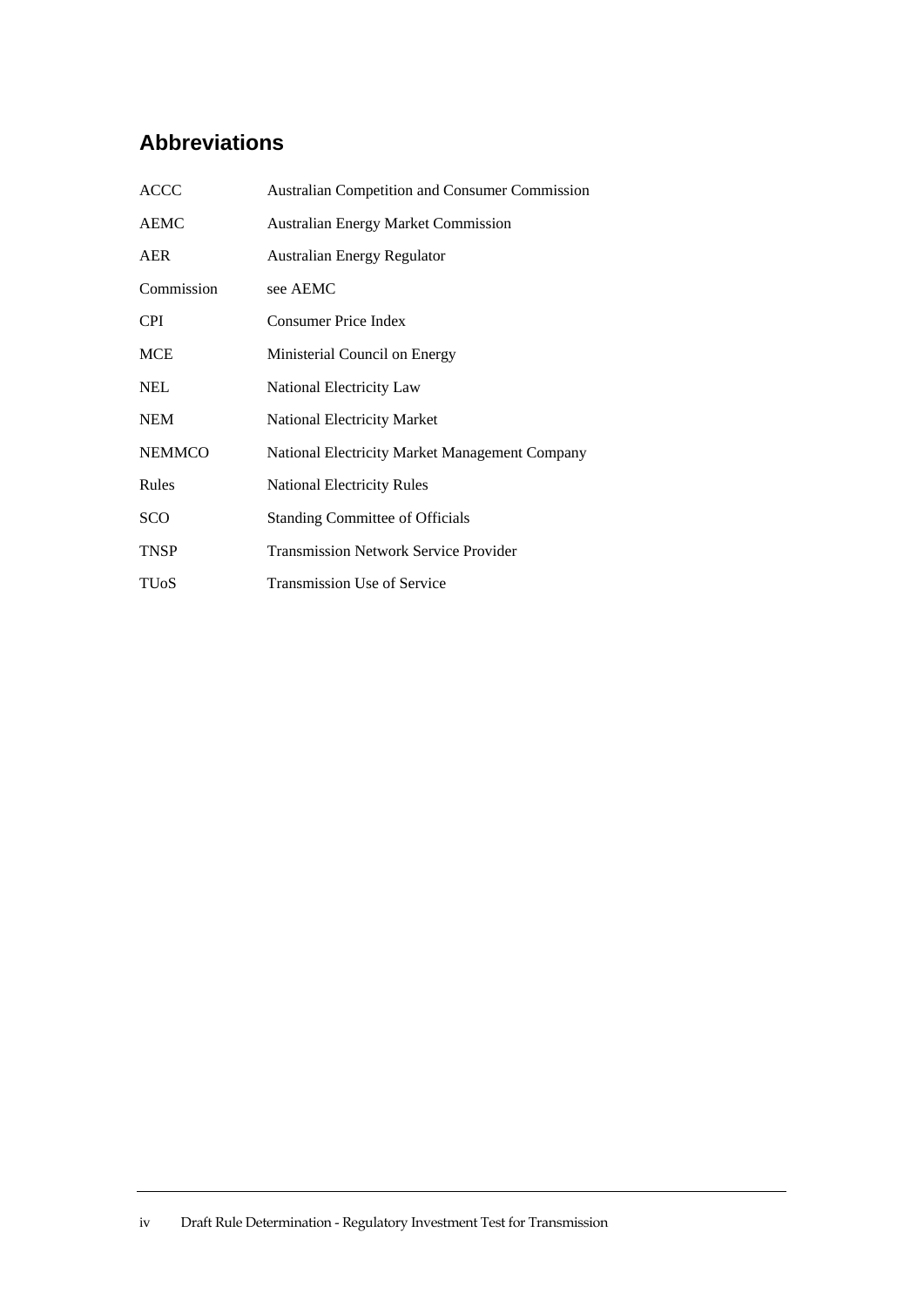# **Summary**

The Australian Energy Market Commission (Commission) has received a Rule Change request from the Ministerial Council on Energy (MCE) seeking to implement a new regulatory investment test for transmission (Rule Change Proposal).

The Rule Change Proposal arises out of the Commission's National Transmission Planning Arrangements Review (NTP Review). One of the outcomes of that Review was a set of proposed Rules to implement a new regulatory investment test for transmission (RIT-T) which would displace the current Regulatory Test. In the Rule Change Proposal the MCE requests that the Commission make the proposed RIT-T Rules that were included in the Commission's final report of the NTP Review (NTP Final Report)

The Commission decided to fast track the Rule Change procedure in accordance with section 96A of the NEL, as the proposed Rule contained in the Rule change request was included in the Commission's NTP Final Report and was the subject of public consultation.

The main arguments proposed by the MCE in support of the proposed RIT-T Rules were:

- the amalgamation of the reliability and market benefits limbs of the Regulatory Test would optimise the decision making process in relation to transmission planning and also promote efficiency;
- increased consultation on the options that are available to address any given transmission issue and earlier consultation in the planning process taken together should decrease efficient options being overlooked; and
- application of more rigor and greater consistency to the analysis of costs and benefits before transmission investment is undertaken is likely to promote greater consistency, transparency and predictability to transmission planning decision making.

The Commission assessed the Rule Change Proposal and is of the view that the proposed RIT-T Rules, subject to some modification, do meet the statutory Rule making test. While adopting the substance of the proposed RIT-T Rules, the Draft Rule differs from the proposed RIT-T Rules in some respects. Some modifications have been made to improve the application of the proposed Rules but they do not affect the rationale and intent of the proposed RIT-T Rules which is still reflected in the Draft Rule.

The Commission invites submissions on this draft Rule determination by 15 May 2009**.** 

In accordance with section 101 of the NEL, any interested person or body may request that the Commission hold a hearing in relation to the draft Rule determination. Any request for a pre-determination hearing must be made in writing and must be received by the Commission no later than 10 April 2009.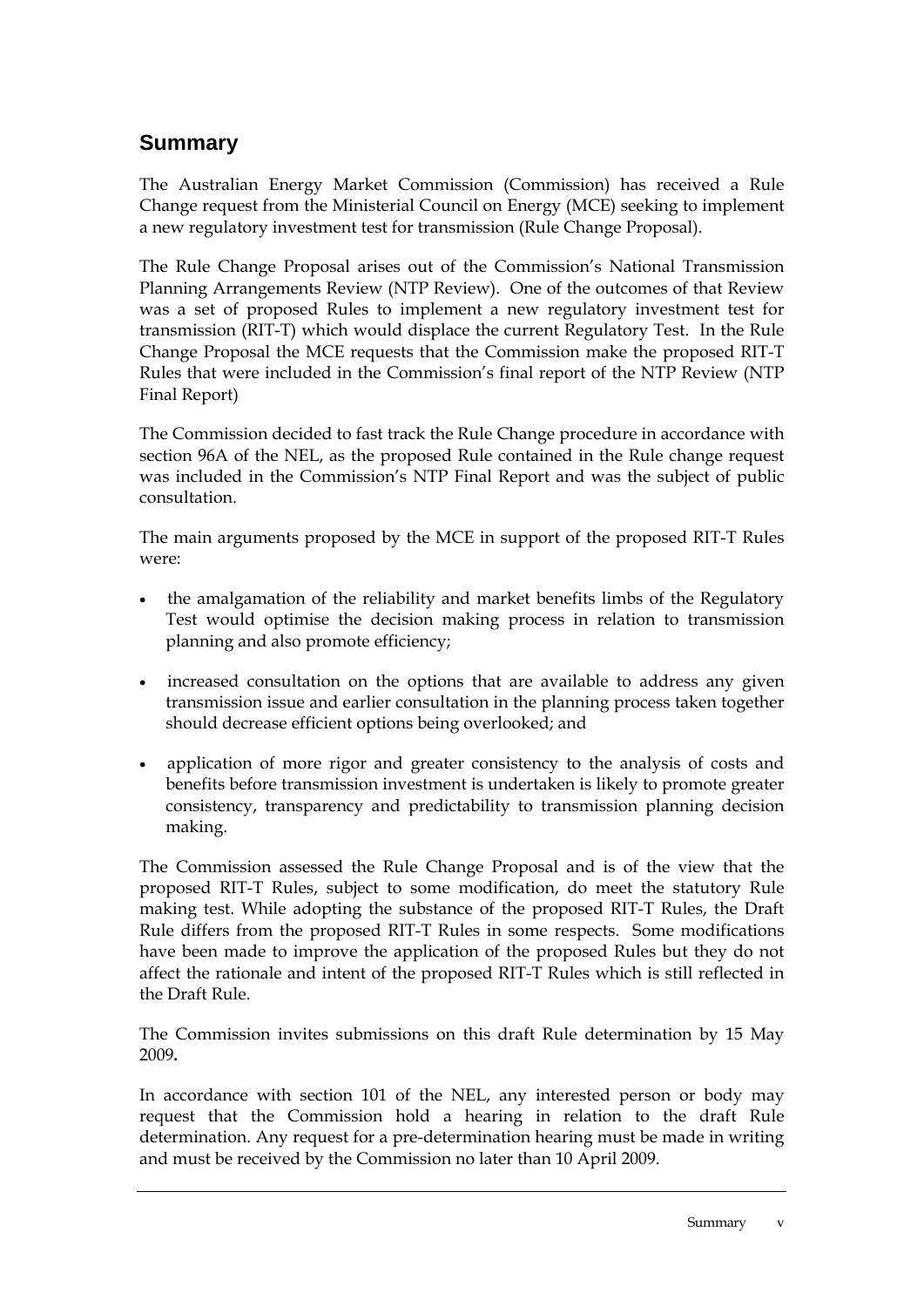Submissions and requests for a hearing should quote the project number "ERC0077" and may be sent electronically to submissions@aemc.gov.au or by mail to:

Australian Energy Market Commission PO Box A2449 Sydney South NSW 1235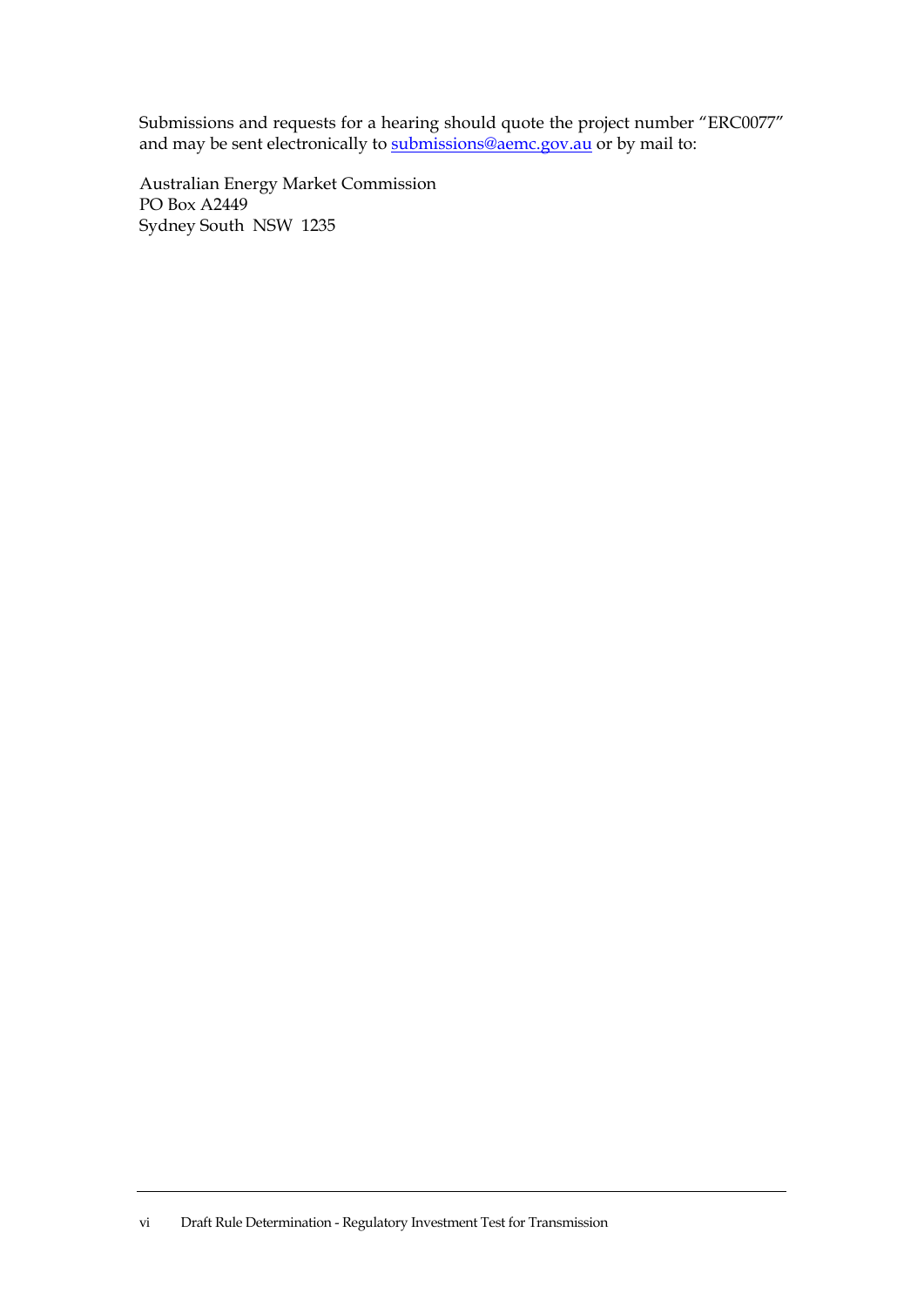# **1 MCE's Rule Change Proposal**

### **1.1 Proposal**

The Australian Energy Market Commission (Commission) has received a Rule Change request from the Ministerial Council on Energy (MCE) seeking to implement a new regulatory investment test for transmission (Rule Change Proposal)1.

The Rule Change Proposal arises out of the Commission's National Transmission Planning Arrangements Review (NTP Review). One of the outcomes of that Review was a set of proposed Rules to implement a new regulatory investment test for transmission (RIT-T) which would displace the current Regulatory Test. In the Rule Change Proposal the MCE requests that the Commission make the proposed RIT-T Rules that were included in the Commission's final report of the NTP Review (NTP Final Report). 2

The MCE has requested that the Commission fast track the Rule Change Proposal in accordance with section 96A of the National Electricity Law (NEL), as the proposed RIT-T Rules were the subject of public consultation as part of the NTP Review, and were included in the NTP Final Report. 3

The Rule Change Proposal also included another related Rule change request from the MCE requesting the Commission to make a Rule to implement a National Transmission Statement. This is being considered separately by the Commission.

### **1.2 Objective of the Rule Change Proposal**

In the Rule Change Proposal the MCE stated that the RIT-T would provide a single framework to apply to all transmission investment and remove the current distinction between reliability driven projects and projects motivated by the delivery of market benefits.4

 The purpose of the RIT-T would be to identify the transmission investment option which maximises the net economic benefits and, where applicable, meets the relevant jurisdictional Rule based reliability standards. The RIT-T framework would require consultation on the range of credible options for any given transmission issue, and

 $\overline{a}$ 

<sup>1</sup> Ministerial Council on Energy, *MCE Response on AEMC Final Report on the National Transmission Planning Arrangements*, 5 November 2008 (Rule Change Proposal, Part 1) and Ministerial Council on Energy Standing Committee of Officials, *MCE Rule Change requests – National Transmission Statement and Regulatory Investment Test for Transmission*, 16 February 2009 (Rule Change Proposal, Part 2) (together the Rule Change Proposal).

<sup>2</sup> AEMC 2008, *National Transmission Planning Arrangements*, Final Report to MCE, 30 June 2008, Sydney (NTP Final Report).

<sup>3</sup> Rule Change Proposal, Part 1, p 1, 14.

 $4$  Rule Change Proposal, Part 2, pp  $3 - 4$ .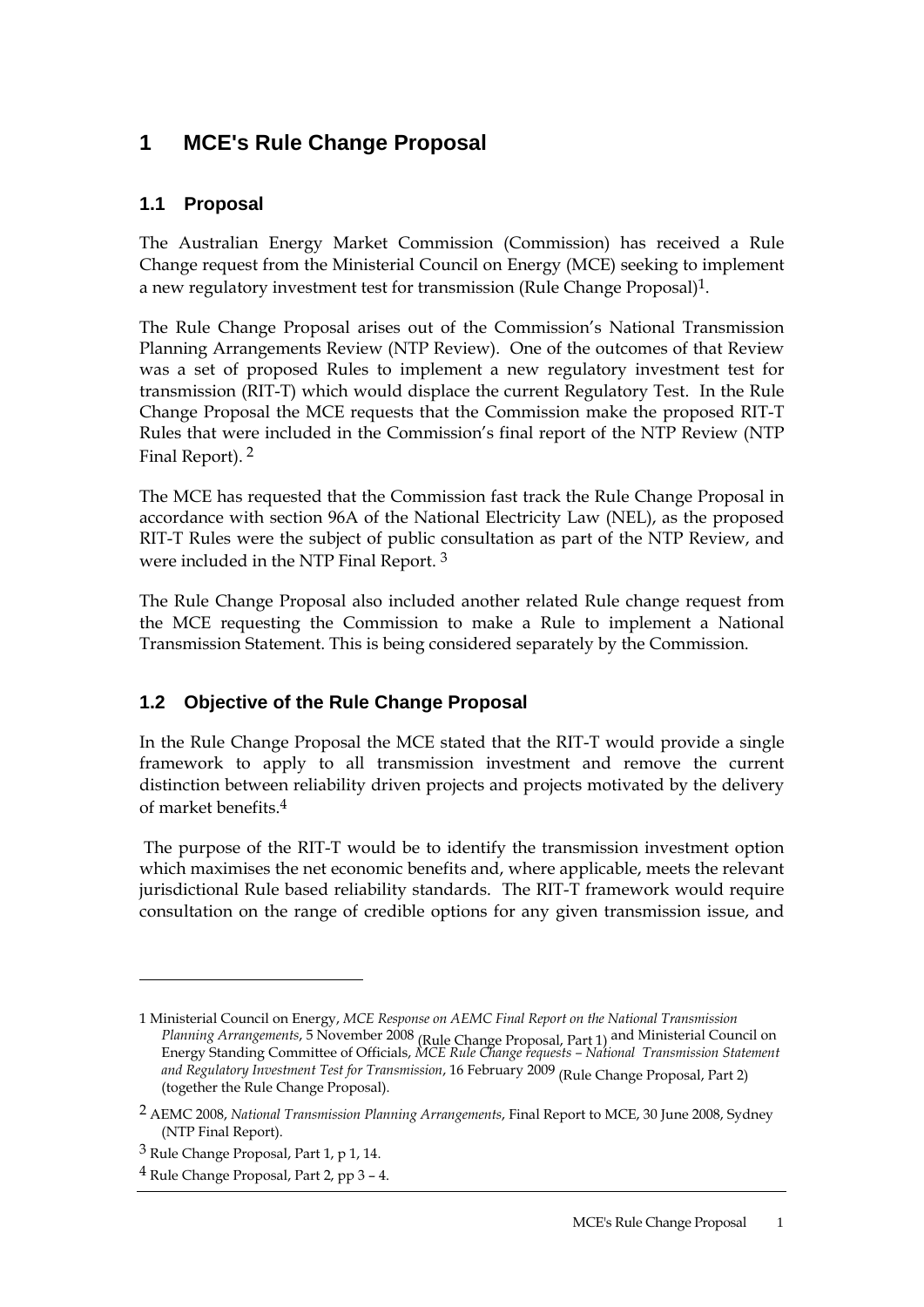consultation on a comparative analysis of costs and benefits using a standardised list of classes of costs and benefits.5

The MCE also referred to the need for Rules relating to transitional arrangements supporting the RIT-T:

- the current Regulatory Test would continue to apply to any project assessment analysis which commenced prior to the commencement of any Rules to implement the RIT-T; and
- the Australian Energy Regulator (AER) would be given 12 months to develop and publish the new test and related guidelines.<sup>6</sup>

### **1.3 Background**

As part of the reform process initiated by Council of Australia Governments, and in response to the Energy Reform Implementation Group recommendations on achieving a fully national and efficient energy market, the MCE requested that the Commission conduct the NTP Review<sup>7</sup>. The NTP Review looked at the implementation of a strengthened national electricity transmission planning function.8

The MCE requested that the Commission develop a revised transmission network planning and consultation process to replace the current 'Regulatory Test' with an assessment process that amalgamates the reliability and market benefits criteria of the current Test and expands the definition of market benefits to include national benefits. The revised transmission planning and consultation process ultimately proposed by the Commission was termed the 'regulatory investment test for transmission or 'RIT-T' in the NTP Final Report . 9

The Commission submitted the NTP Final Report to the MCE on 30 June 2008 (as specified in the Terms of Reference). On 22 July 2008 the Commission published the NTP Final Report following a request from the MCE that the Report be made publicly available.

Other recommendations from the NTP Final Report are being progressed via other means. In particular, the proposed national transmission planning function will be implemented through the MCE's Australian Energy Market Operator (AEMO) establishment process.10

 $\overline{a}$ 

<sup>5</sup> Rule Change Proposal, Part 2, pp 3- 4.

<sup>6</sup> Rule Change Proposal, Part 2, pp 3- 4.

<sup>7</sup> For more information on the background to the NTP Review refer to the COAG Communique, 13 April 2007. In that Communique COAG responds to Energy Reform Implementation Group, *Energy Reform: The Way Forward for Australia*, January 2007.

<sup>8</sup> The NTP Review was carried out under Section 41 of the National Electricity Law.

<sup>9</sup> Refer to chapter 4 of the NTP Final Report.

<sup>10</sup> Rule Change Proposal, Part 1, p 16.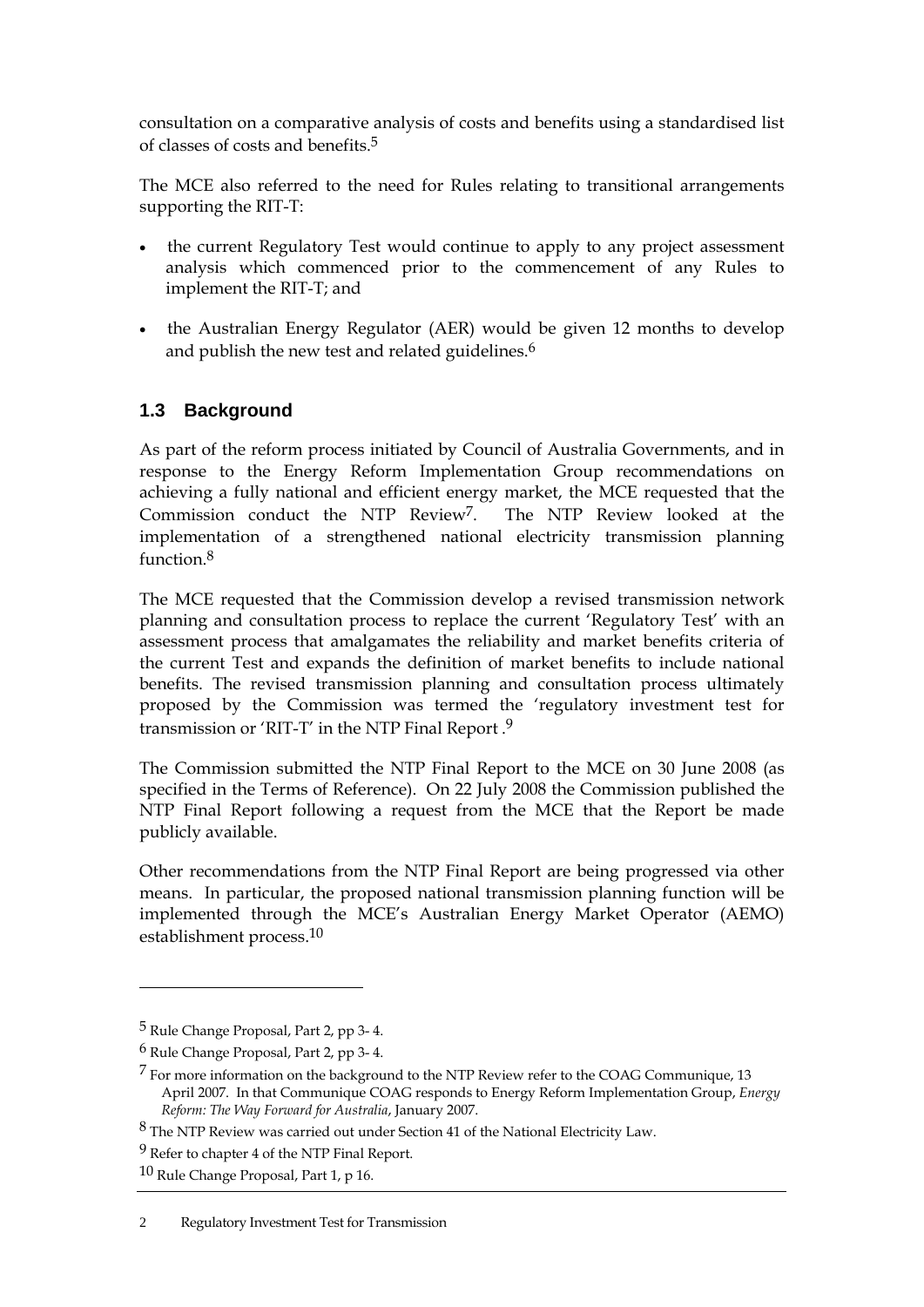### **1.4 Fast track Rule change process**

On 26 February 2009 the Commission published a notice under section 95 of the NEL advising of its intention to commence the Rule change process in respect of the Rule Change Proposal.

The Commission has decided to fast-track the Rule Change Proposal under section 96A of the NEL and, accordingly, there has been no first round consultation on the Rule Change Proposal . The basis for making this decision is set out below:

- the MCE has made a request for the making of a Rule on the basis of such a recommendation contained in a MCE directed review; ie, the proposed RIT-T Rule was included in the NTP Final Report;
- the Rule change request reflects or is consistent with the relevant recommendation contained in the MCE directed review; ie, the Rule Change Proposal is consistent with the Commission's recommendations contained in the NTP Report; and
- there was adequate consultation with the public by the AEMC on the content of the relevant recommendation. The issue of the RIT-T was consulted on as part of the NTP Review. The consultation is outlined below.11

The Commission consulted extensively with market participants and other stakeholders to inform the preparation of the RIT-T recommendations as part of the NTP Review. This was a key requirement specified in the MCE Terms of Reference. The process included:

- Scoping Paper published on 3 August 2007;
- Issues Paper published on 9 November 2007;
- Discussion Paper published on 28 March 2008;
- Public Forum held in Melbourne on 2 April 2008; and
- Draft Report published on 2 May 2008.

The Commission also held a number of briefing sessions and bilateral meetings with stakeholders. In developing its RIT-T recommendations, the Commission also sought advice from Frontier Economics.

### **1.5 Consultation on draft Rule determination**

The Commission invites submissions on this draft Rule determination by 15 May 2009**.** 

In accordance with section 101 of the NEL, any interested person or body may request that the Commission hold a hearing in relation to the draft Rule

 $\overline{a}$ 

<sup>11</sup> Refer to sections  $96A(1)(b)$  and  $96A(2)(b)$  of the NEL.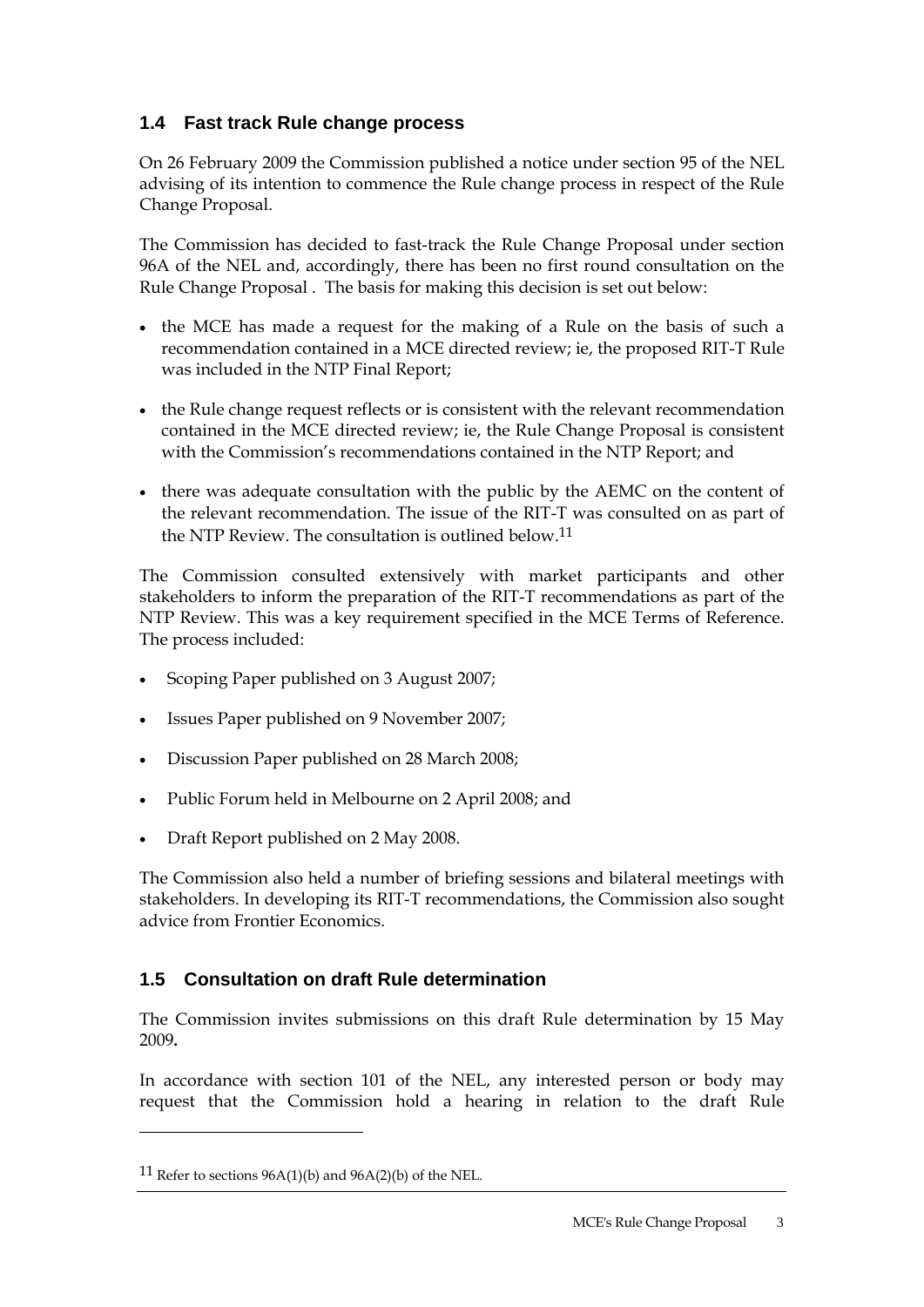determination. Any request for a pre-determination hearing must be made in writing and must be received by the Commission no later than 10 April 2009.

Submissions and requests for a hearing should quote project the number "ERC0077" and may be sent electronically to submissions@aemc.gov.au or by mail to:

Australian Energy Market Commission PO Box A2449 Sydney South NSW 1235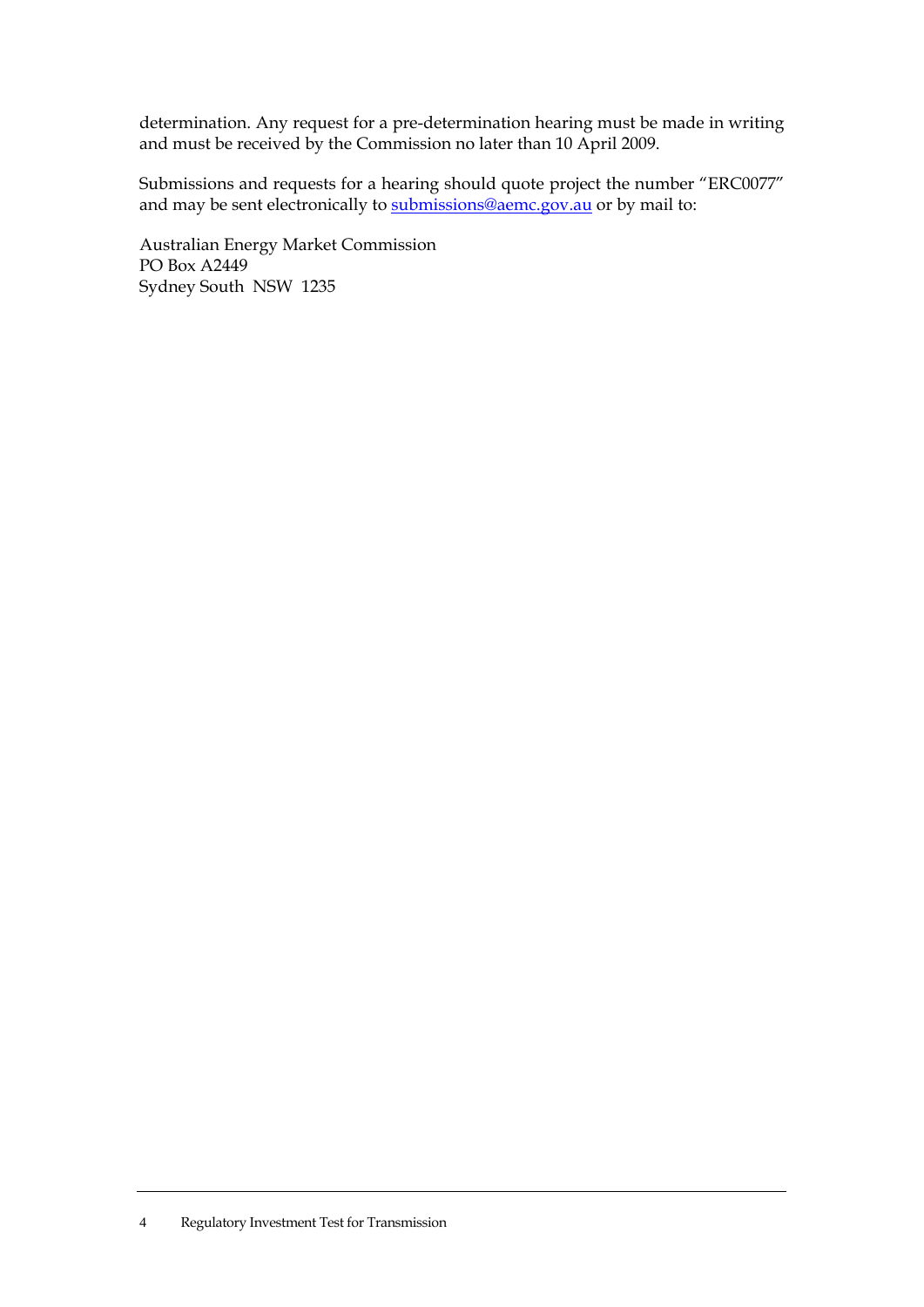# **2 Draft Rule Determination**

### **2.1 Commission's draft Rule determination**

In accordance with section 99 of the NEL, the Commission has determined to make and publish this draft Rule determination. The Commission has decided to make, with amendments, the draft Rule proposed by the MCE (referred to as the proposed RIT-T Rules).12

A draft of the Rule to be made (Draft Rule) is **attached** to, and published with, this draft Rule determination.

### **2.2 Commission's considerations**

This draft Rule determination sets out the Commission's reasons for making the Draft Rule. In making this draft Rule determination, the Commission has taken into account:

- the Commission's powers under the NEL to make the Rule;
- the Rule Change Proposal (including the MCE's response to the NTP Final Report) and the proposed RIT-T Rules;
- the NTP Final Report;

1

- $\bullet$  the revenue and pricing principles;  $13$  and
- the Commission's analysis on the ways in which the proposed Rule will, or is likely to contribute to the National Electricity Objective (NEO) so that the statutory Rule making test is satisfied.

For the reasons set out in the following chapters, the Commission has concluded that the Draft Rule satisfies the Rule making test. The Commission is satisfied that the Draft Rule will or is likely to contribute to the achievement of the NEO, taking into account the revenue and pricing principles. The Draft Rule will promote the efficient investment in electricity services for the long term interests of consumers of electricity as follows:

• the amalgamation of the reliability and market benefits limbs of the Regulatory Test should optimise the decision making process in relation to transmission planning by promoting dynamic and allocative efficiency. By including the

<sup>12</sup> Section 99(3) of the NEL provides that the draft Rule to be made need not be the same as the draft of the proposed Rule relating to the section 95 notice.

<sup>13</sup> Under section 88B of the NEL the Commission is required to take into account the revenue and pricing principles set out in section 7A in certain cases. The revenue and pricing principles must be taken into account with respect to matters or things specified in items 15-24 and 25 – 26J of Schedule 1 to the NEL.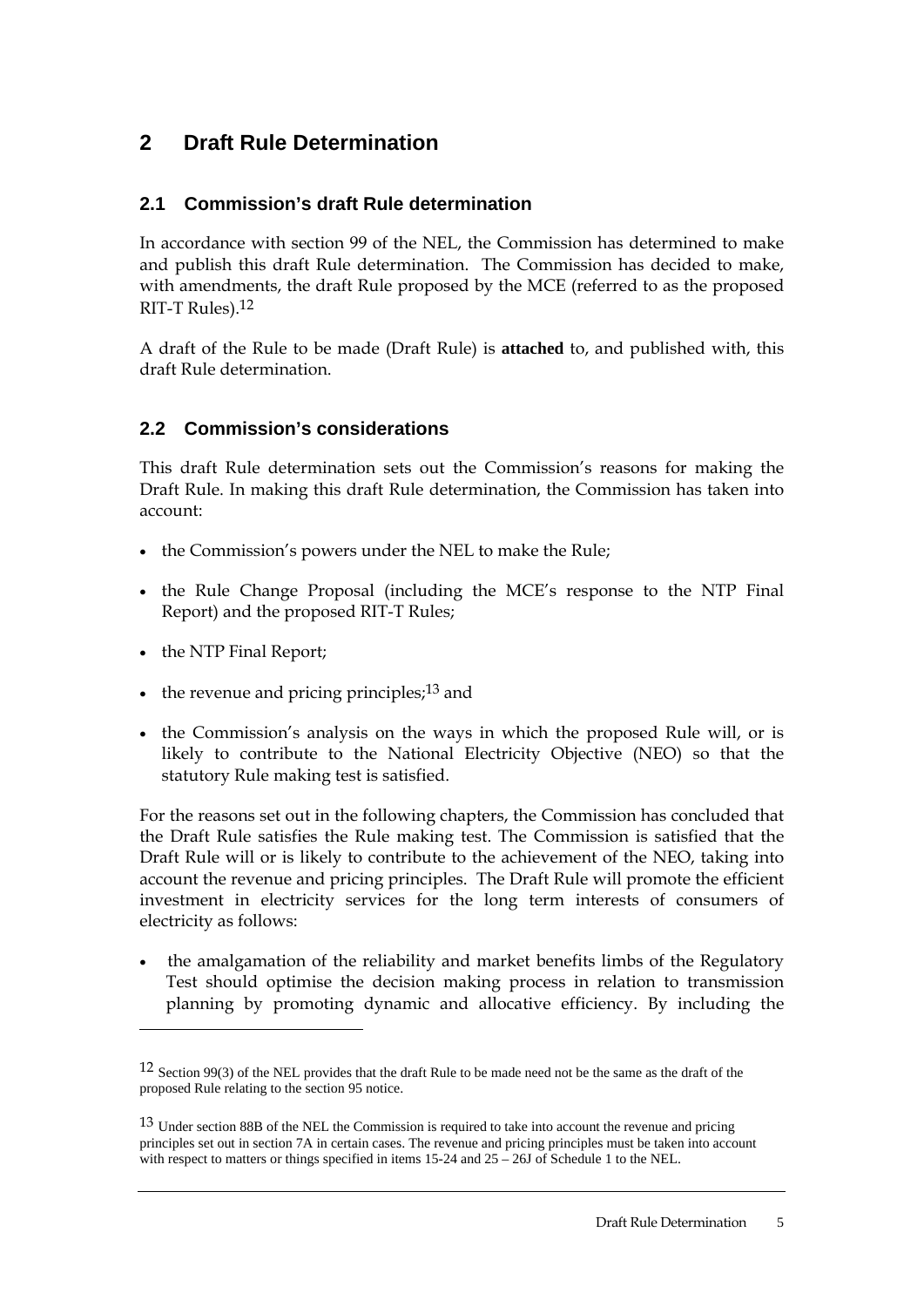assessment of market benefits, the transmission process should promote more efficient investment over time;

- greater prescription of market benefits and costs and how they should be assessed should improve the consistency and transparency across transmission investment assessment and should, over time, promote more efficient decision making;
- requiring a project specification consultation should improve the transparency and application of the transmission assessment process which should ultimately promote more efficient outcomes over time;
- a substantial increase in the amount of consultation undertaken in relation to transmission assessment should unearth a greater number of efficient investment options and therefore lead to more efficient outcomes overtime; and
- exemptions from the project assessment draft report stage promotes the efficient use of resources where appropriate, thus reduces the regulatory burden faced by TNSPs and as a result promotes good regulatory practice.

The Draft Rule is also consistent with the revenue and pricing principles because, through greater consultation and more prescription of the costs and benefits to be assessed, the transmission planning process should identify more efficient investment. This should address the risk of the potential for under and over investment by the TNSP and the potential for under or over utilisation of the transmission network.

### **2.3 Differences between the proposed Rule and the Draft Rule**

While adopting the substance of the proposed RIT-T Rules, the Draft Rule differs from the proposed RIT-T Rules in some respects. Some modifications have been made to improve the application of the proposed Rules but they do not affect the rationale and intent of the proposed RIT-T Rules which is still reflected in the Draft Rule. Some examples of the changes that have been made are:

- amendments have been made to certain definitions, moving the substance of the definition into the body of the Rules, rather than including the substance in chapter 10 of the Rules;
- the transitional arrangements have been amended to ensure that the current procedures remain operational until the RIT-T commences;
- clarification that the Regulatory Test will still apply to transmission investment which supports the distribution network;
- the definition of 'transmission investment' has not been included in the Draft Rule; and
- the definition of 'preferred option' has been amended to clarify that investments that tend to meet relevant jurisdictional Rule based reliability requirements may have negative net economic benefits.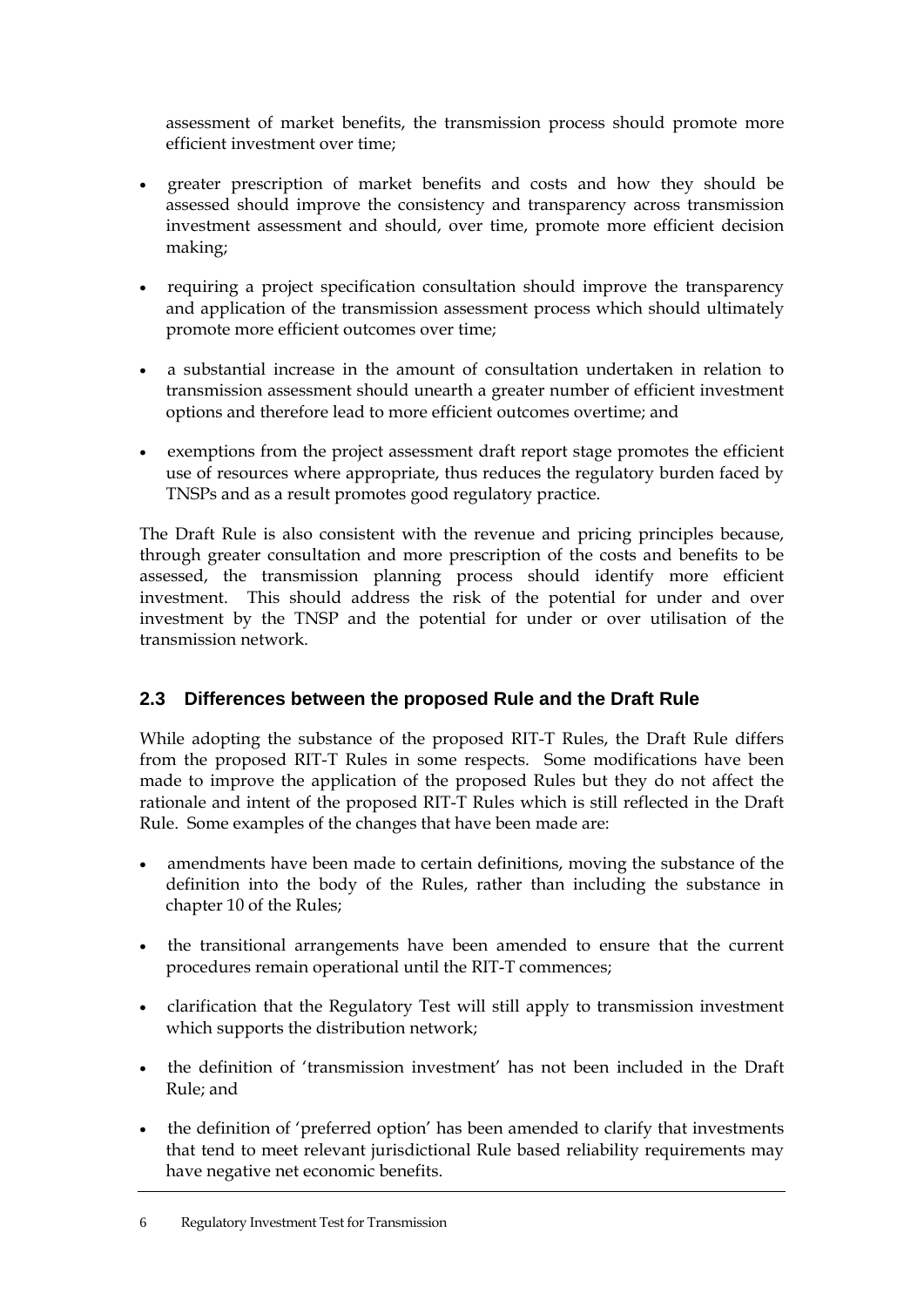Other changes have been made which are of a consequential, minor drafting nature.

## **2.4 Commission's power to make the Rule**

The Commission is satisfied that the Draft Rule falls within the subject matters that the Commission may make Rules as set out in section 34 of the NEL and in Schedule 1 of the NEL. The Draft Rule is within:

- the matters set out in section 34 (1)(a)(iii), as it relates to the activities of persons participating in the NEM or involved in the operation of the national electricity system;
- the matters set out in items 12, 14A and 14B of Schedule 1 to the NEL, as it relates to the operation of transmission systems which is subject to National Electricity Rules; and
- the matters set out in items 15 24 of Schedule 1 to the NEL as it also relates to transmission system revenue and pricing.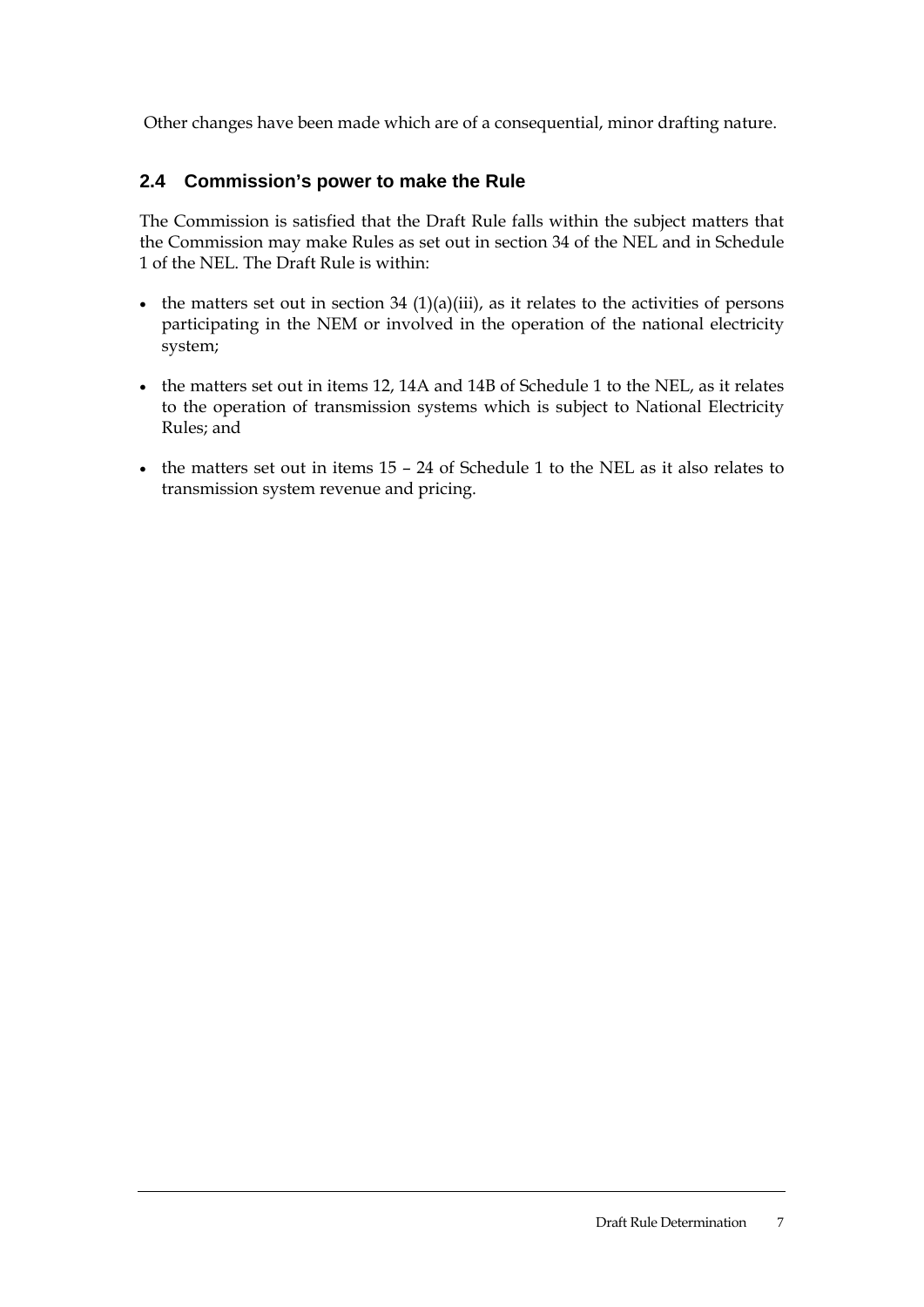This page has been intentionally left blank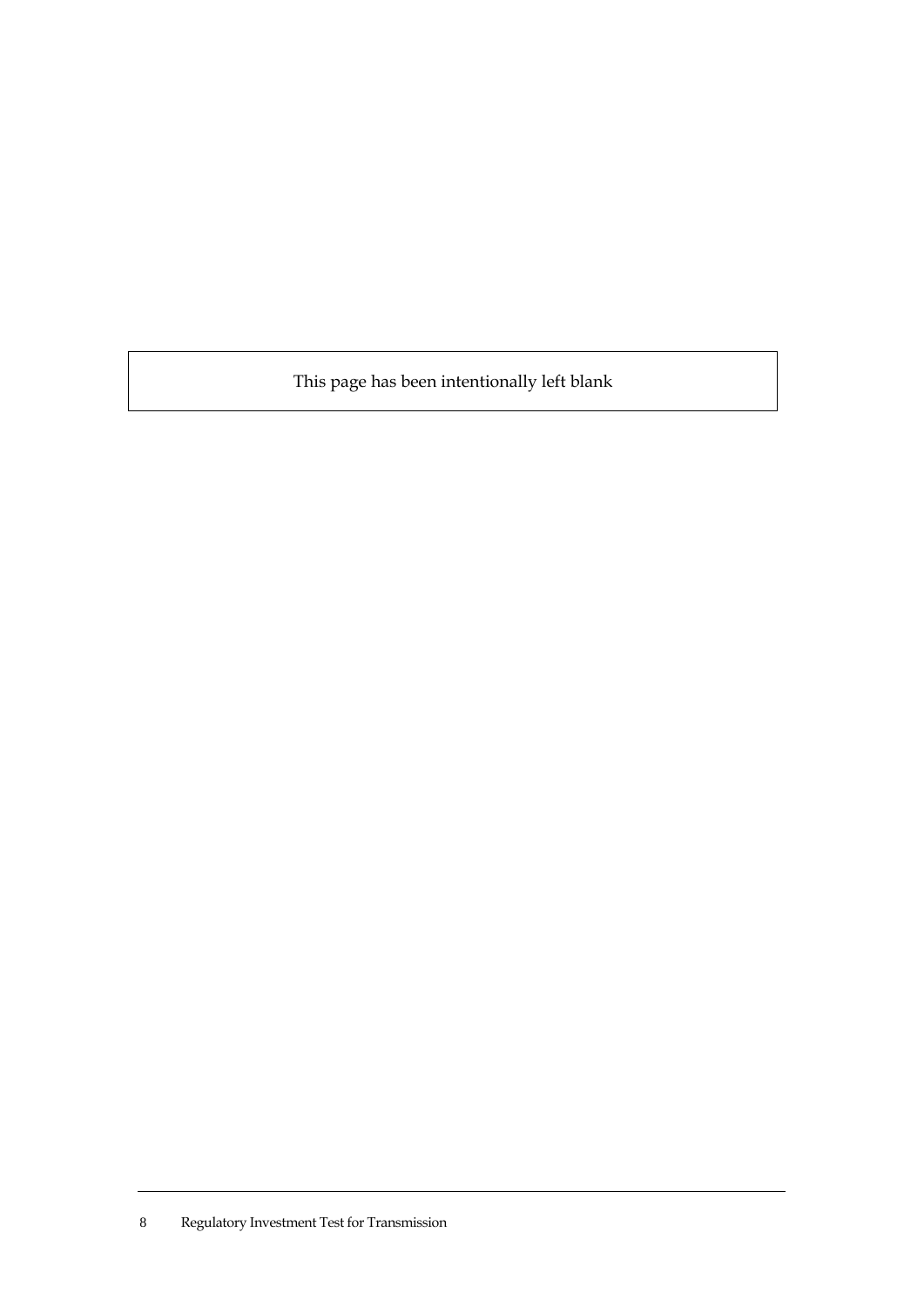# **3 Commission's assessment approach**

This chapter sets out the Commission's approach for assessing the Rule Change Proposal. The Commission's detailed assessment and reasons for its draft Rule determination are set out in chapters 4 and 5.

# **3.1 Methodology**

In assessing any Rule change request against the NEL criteria the first step is to consider the counterfactual arrangements against which the Rule change is being compared. In the present case the counterfactuals are the current arrangements; being the current Regulatory Test.

Given the present context, this task involves reviewing the NTP Final Report for its recommendations and rationale supporting the proposed RIT-T Rules. Accordingly, to assess the Rule Change Proposal the Commission's approach has been to:

- describe the proposed RIT-T Rules which are the subject of the Rule Change Proposal;
- confirm the key recommendations and supporting reasoning for the proposed RIT-T Rules (from the NTP Final Report);
- review and analyse the proposed RIT-T Rules for their consistency with the key RIT-T recommendations;
- review and analyse the proposed RIT-T Rules for their clarity and consistency with the Rules more generally, particularly given the commencement of Rules since the completion of the NTP Final Report, and other developments, such as the AEMO establishment process; and
- assess the proposed RIT-T Rules, together with any amendments, against the NEO, taking into account the revenue and pricing principles.

# **3.2 Rule making test and the National Electricity Objective**

The Rule making test states that the Commission may only make a Rule if it is satisfied that the Rule will, or is likely to, contribute to the achievement of the NEO14. The overarching objective of the NEL is to promote efficient investment in, and efficient operation and use of, electricity services for the long term interests of consumers of electricity with respect to:

1

<sup>14</sup> See section 88(1) of the NEL.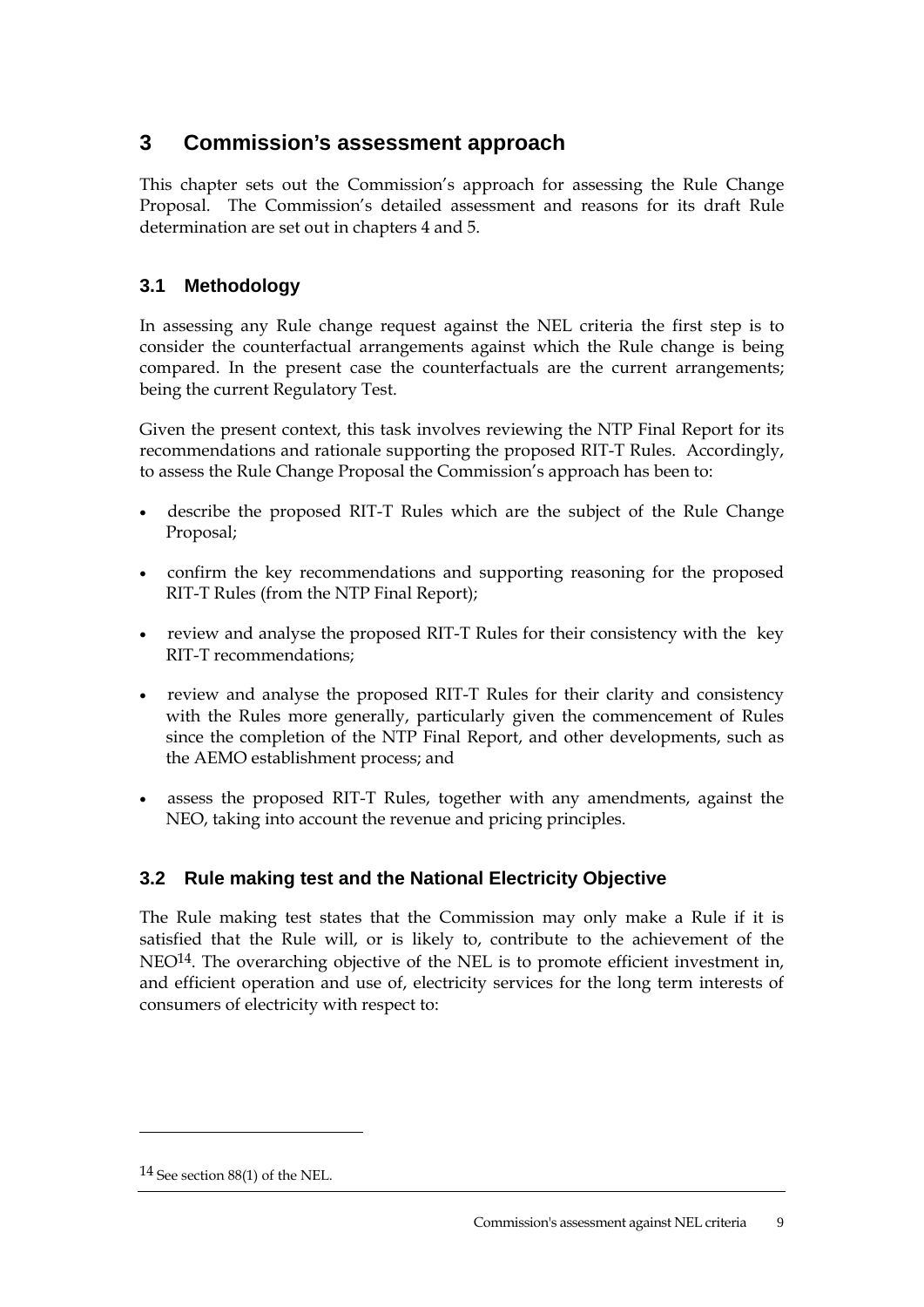- price, quality, safety, reliability and security of supply of electricity; and
- the reliability, safety and security of the national electricity system.<sup>15</sup>

The NEO is founded on the concepts of economic efficiency (including productive, allocative and dynamic dimensions of efficiency), good regulatory practice (which refers to the means by which regulatory arrangements are designed and operated) as well as reliability, safety and security priorities.

In its Rule Change Proposal the MCE gave the following reasons as to why, in its view, the proposed RIT-T Rules meet the NEO:

- the proposed RIT-T Rules seek to identify options that maximise the present value of net economic benefits (or minimise the present value of net economic costs) subject to meeting relevant jurisdictional Rule based reliability standards (where they apply). The amalgamation of reliability and market benefits would optimise the decision making process in relation to transmission planning and also promote efficiency.
- the proposed RIT-T Rules would provide a prescriptive framework for the inclusion of national market benefits by providing a list of classes of market benefits and costs that a TNSP must consider in undertaking the project assessment stage. This framework would encourage TNSPs to broaden the scope of possible market benefits, rather than potentially focusing only on the impact of augmentations within a particular jurisdiction or region.
- the proposed RIT-T Rules would facilitate earlier consultation in the planning process thereby enabling other potential viable non-network options to be identified and assessed appropriately.16

Accordingly, for the MCE, the aspects of the NEO that are of relevance in the context of this Rule Change Proposal are certainty, predictability and transparency, leading to optimal and efficient decision-making.

### **3.3 Revenue and pricing principles**

In addition to the Rule making test set out in section 88 of the NEL under section 88B of the NEL, the Commission must take into account the revenue and pricing principles in making a Rule for or with respect to any matter of thing specified in items 15 to 24 and 25 to 26H of Schedule 1 to the NEL. The subject matter of the Rule Proposal requires the Commission to take into account the revenue and pricing principles.

The revenue and pricing principles relate to providing a reasonable opportunity to service providers to recover efficient costs, effective incentives to promote efficiency

<u>.</u>

<sup>15</sup> See section 7 of the NEL.

<sup>16</sup> Rule Change Proposal, Part 2, p 4.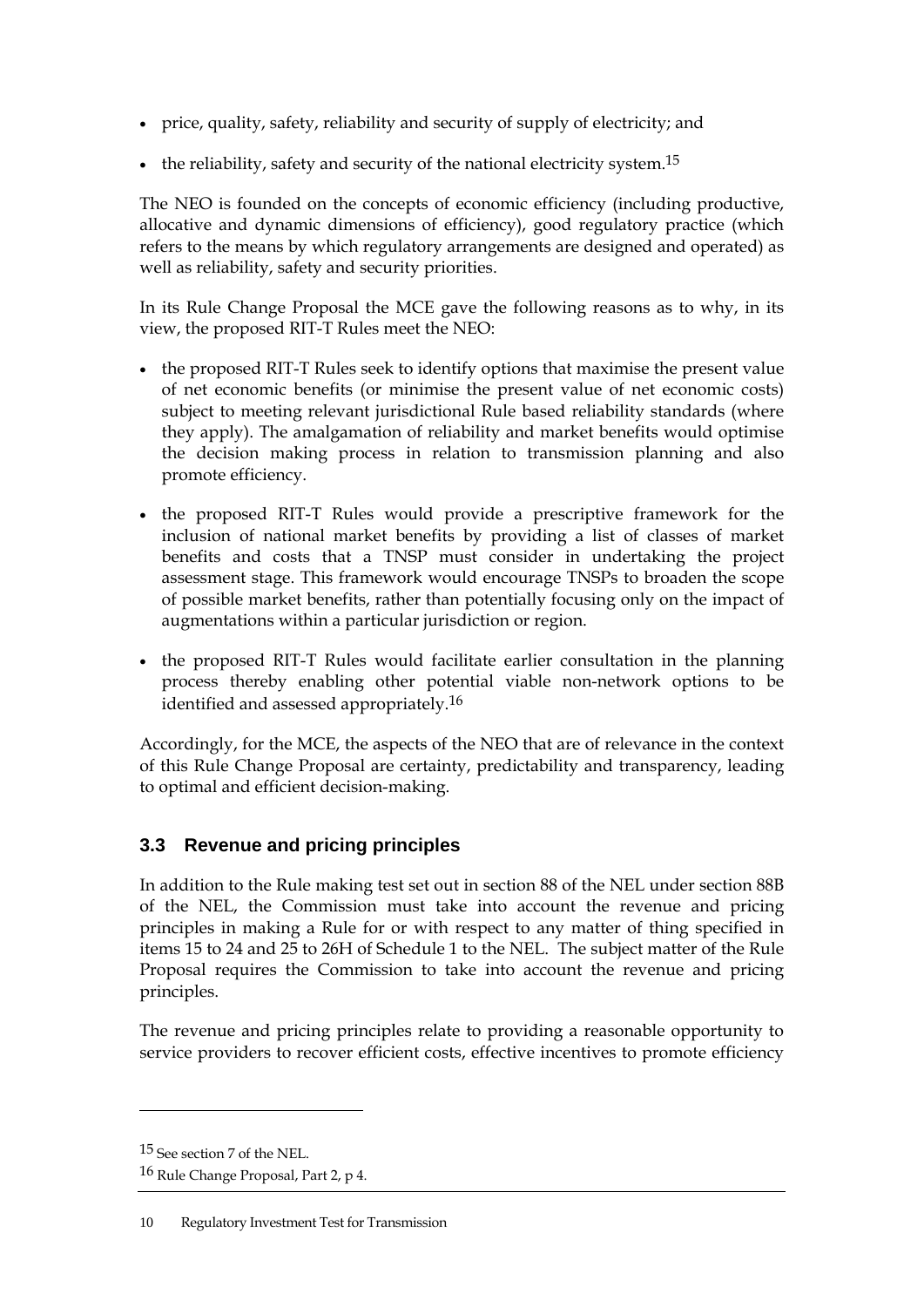and to ensuring that prices should allow for a return commensurate with the regulatory and commercial risks involved in providing the service.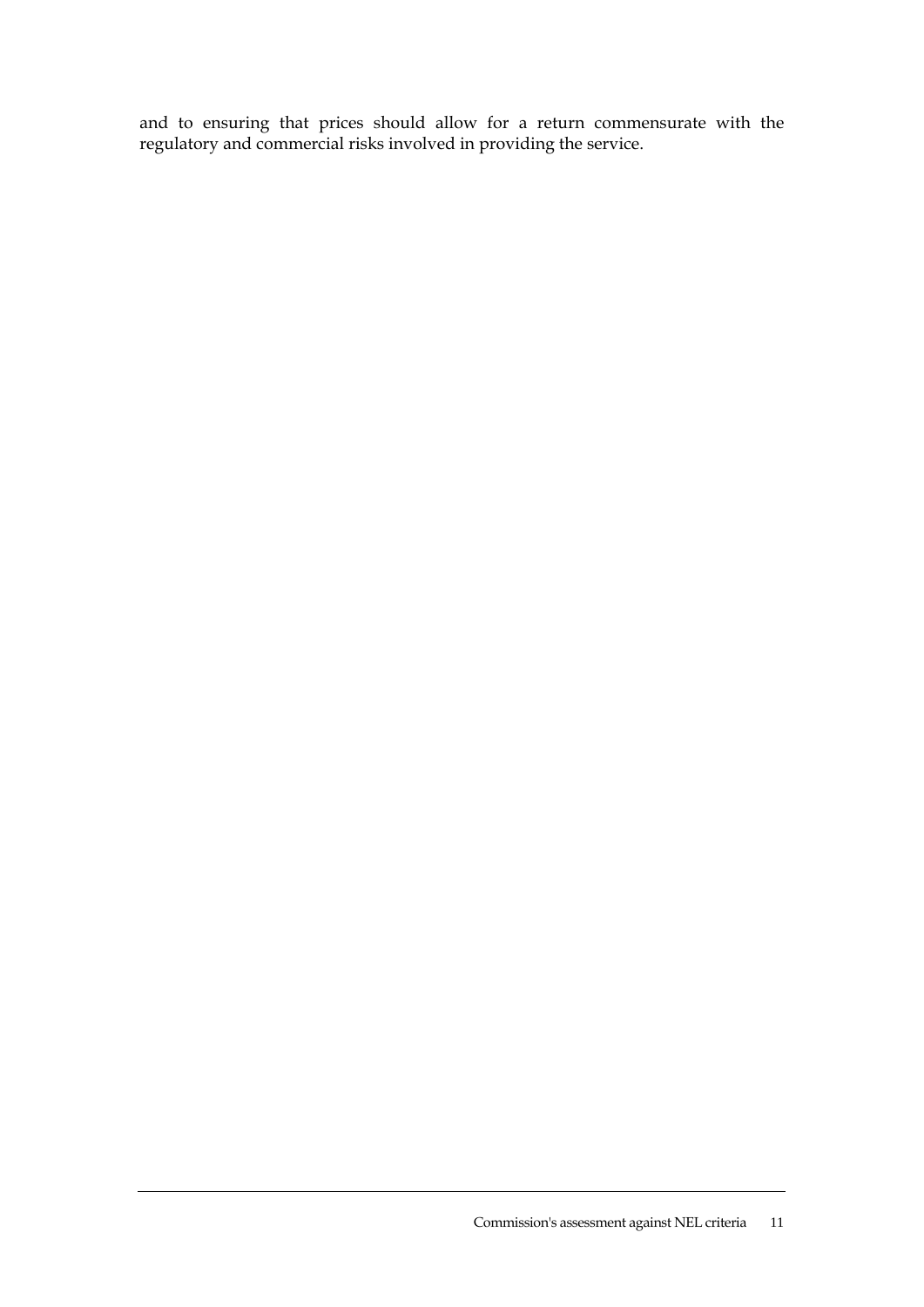This page has been intentionally left blank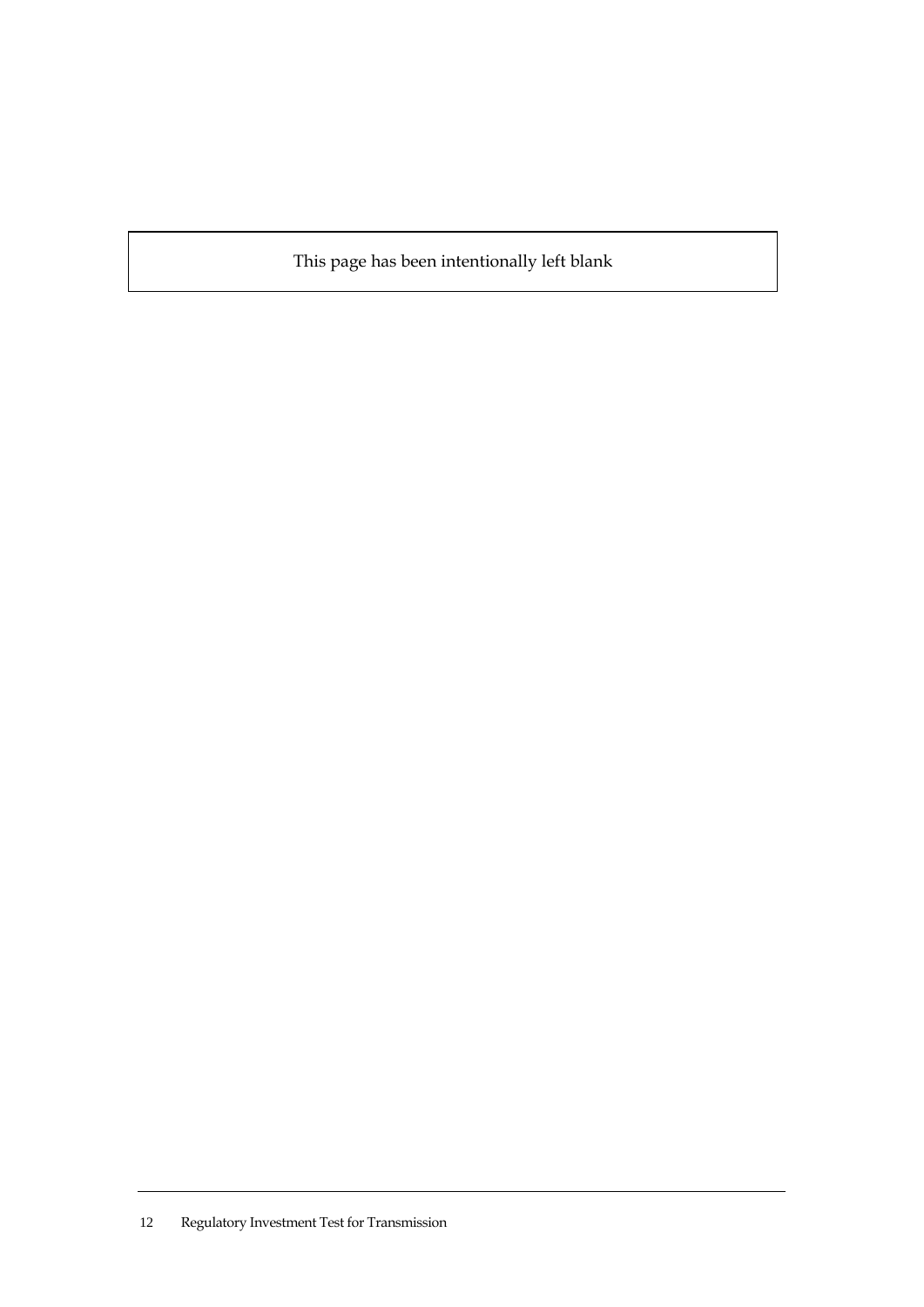# **4 Context for proposed RIT-T Rules**

The MCE has requested that the proposed RIT-T Rules be progressed based on the recommendations advanced by the Commission. Prior to considering the proposed RIT-T Rules in detail, the key recommendations and reasoning supporting the proposed RIT-T Rules are summarised below17.

For the purposes of considering the proposed RIT-Rules, the Commission remains of the view that the RIT-T recommendations contained in the NTP Final Report are current, relevant and present a sound basis from which to assess the proposed RIT-T Rules. The proposed RIT-T Rules are assessed in chapter 5.

# **4.1 Description of proposed RIT-T Rules**

The proposed RIT-T Rules provide for a single framework to apply to all transmission investment. They would remove the current distinction between reliability-driven projects and projects motivated by the delivery of market benefits.

The NTP Final Report summarises the RIT-T recommendations as follows:

- The RIT-T should be undertaken by a transmission network service provider (TNSP) when a transmission network planning issue exists and the most expensive economically credible option is estimated to cost more than \$5 million; the planning issue is not urgent or unforeseen; and the planning issue is not solely the provision of connection services nor negotiated transmission services or replacement;
- The purpose of the RIT-T should be to identify the preferred option, being the one which maximises the present value of net economic benefits (or minimises the present value of net economic costs) subject to meeting relevant jurisdictional Rule based reliability standards (where they apply);
- The RIT-T would involve:

<u>.</u>

- a quantified assessment of costs and benefits across a range of credible options;
- a 12-week consultation on the range of credible options to assess and the classes of costs and benefits (from a standardised list) that are materially relevant;
- publication of a draft report on the assessment of costs and benefits for consultation for 6 weeks;
- an ability to raise disputes, which would then be assessed by the AER; and

<sup>&</sup>lt;sup>17</sup> For more detail on the RIT-T refer to the NTP Final Report, chapter 4.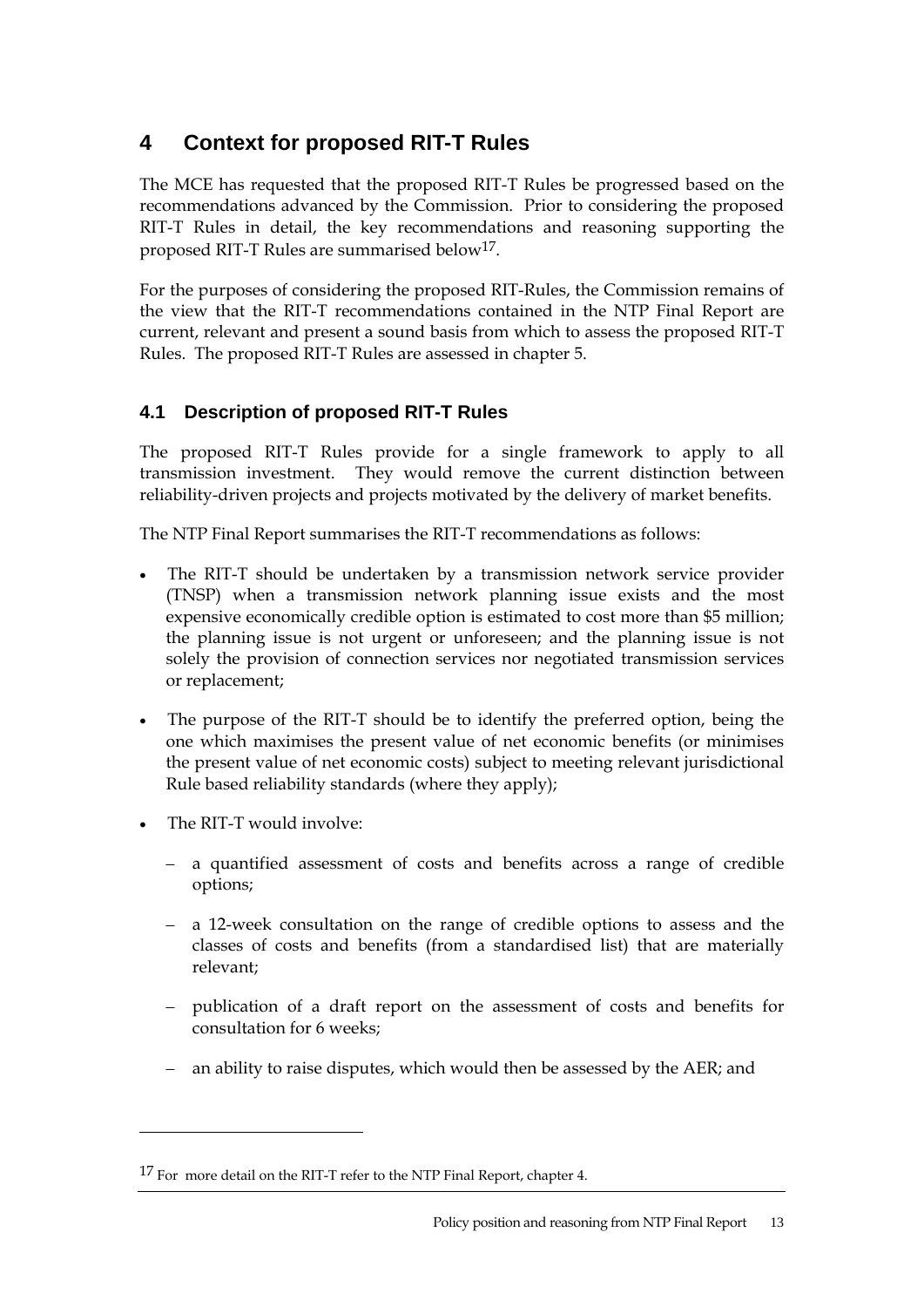- the application of the same process irrespective of whether a transmission issue is motivated by reliability or by the potential to deliver market benefits, or both; and
- Projects assessments for planning issues relating to distribution networks would continue to be assessed under the current regulatory test.  $18$

Refer to Appendix A for a flow chart which sets out the RIT-T process.

# **4.2 Reasoning for RIT-T**

The reasoning supporting the key RIT-T recommendations is set out below<sup>19</sup>.

#### **4.2.1 Amalgamation of the reliability and market benefits limbs of the Regulatory Test**

As part of the NTP Review the MCE directed the Commission to establish a new project assessment and consultation process which amalgamated the reliability and market benefits limbs of the current Regulatory Test, in order to allow proposed transmission projects to be assessed against both local reliability standards as well as their ability to maximise benefits to the national market.

Under the proposed RIT-T, all prospective investments above a suitable cost threshold would be assessed under a cost-benefit framework. The purpose would be to identify options which maximise the present value of net economic benefits (or minimise the present value of net economic costs) subject to meeting relevant jurisdictional Rule based reliability standards (where they apply).

TNSPs would be required to investigate whether an enhancement to a reliability project, or a different project that met the same reliability standard, would provide additional market benefits that justified a higher cost, and select such a project if one is found. Where no options have market benefits, and hence the project is solely driven by the need to meet reliability standards, the RIT-T would effectively be a 'least cost' test analogous to the test applied under the 'reliability limb' of the current Regulatory Test.

### **4.2.2 Greater prescription of market benefits and costs**

The NTP Review also considered whether the current definition of market benefits is sufficiently comprehensive to capture all national benefits rather than those focused within a region of a TNSP.

It was concluded that the current definition of market benefits sufficiently allows for all national benefits to be assessed but the Rules could provide greater prescription on the framework of the RIT-T by mandating a list of classes of market benefits and

<u>.</u>

<sup>18</sup> NTP Final Report, p 41.

<sup>19</sup> Taken from chapter 4, NTP Final Report.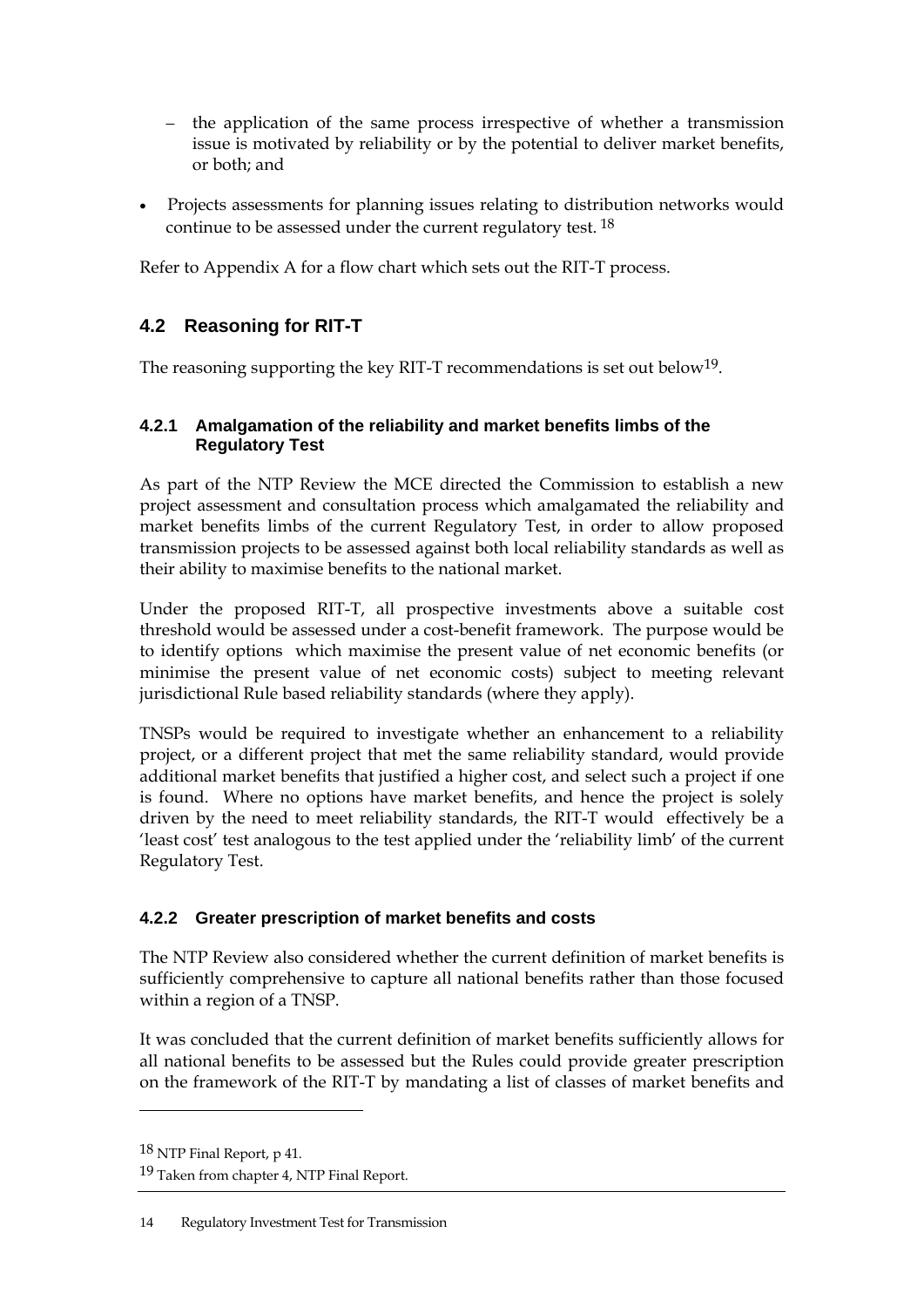costs that a TNSP must consider in undertaking the project assessment stage. Under the current Regulatory Test TNSPs could focus only on the impact of augmentations within a particular jurisdiction. By amalgamating reliability and market benefits, TNSPs would be required to broaden the scope of possible market benefits when examining project options.

It was proposed that the Rules mandate a list of market benefits and costs that a TNSP must consider in undertaking the project assessment stage of the RIT-T, thereby addressing the perception that, under the current test, there is a potential to 'cherry-pick' the classes of benefits to be quantified. To improve further the transparency of project assessments, TNSPs would be required to provide information on classes of market benefits occurring outside the TNSP's region.

Providing greater prescription in the Rules as to which classes of benefit and cost should be considered would promote consistency in the application of the RIT-T, and remove any perception that results are influenced by the selective inclusion or exclusion of classes of costs or benefits. This process would promote more efficient decision making.

### **4.2.3 Additional market benefit category of option value**

The NTP Final Report recommended an additional category of market benefits for option value be added to the RIT-T process, to cover any benefits that a proposed project may have for future investments and costs. An example of this in practice would be a non network investment potentially deferring network investment, and thus enabling the deferred network investment to benefit from improved information and therefore be more appropriately specified. The NTP Final Report reasoned that the inclusion of such benefits could facilitate a more strategic assessment of projects.

### **4.2.4 Scope of projects**

The NTP Final Report recommended the following scope of projects:

- the cost threshold for projects subject to the RIT-T should increase from \$1 million to \$5 million;
- that the threshold should be applied to the most expensive option which is both technically and economically feasible;
- that urgent and unforeseen investments should be exempt from undertaking the RIT-T;
- network reconfigurations which augment the network or affect service levels and cost more than \$5 million should be also subject to the RIT-T; and
- projects which combine augmentation and replacement expenditure should also be included if the augmentation component is more than \$5 million.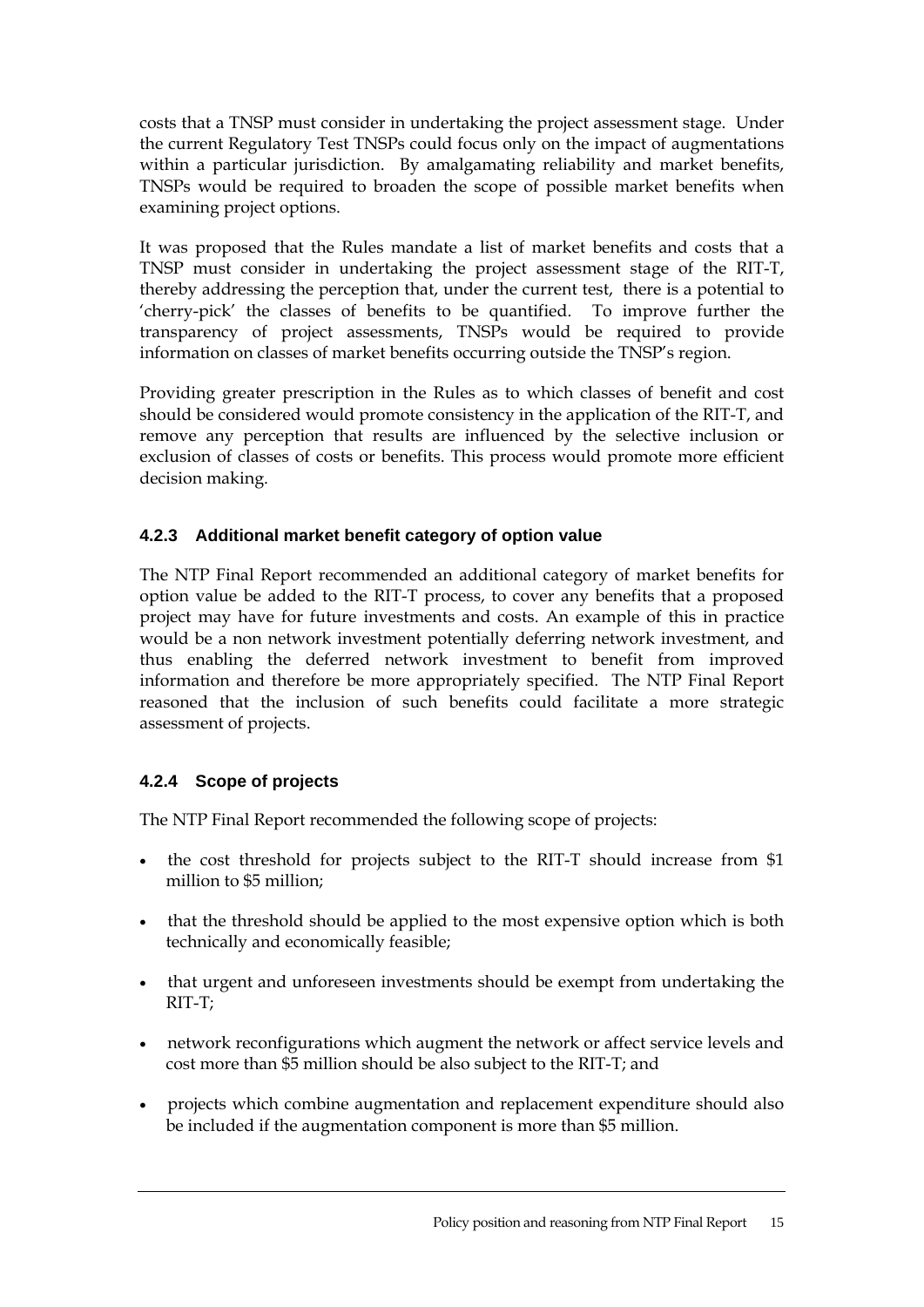A cost threshold of \$5 million for projects subject to the RIT-T would reflect an appropriate balance between the regulatory burden placed on TNSPs and would ensure that transmission investments proceed in a timely manner. Small scale projects would be likely to have less profit potential, therefore it is less likely TNSPs will favour uneconomic behaviour. Further, under the proposed RIT-T there would likely be an increase in the proportion of projects that require benefits to be quantified as part of the project assessment process, and applying such analysis to small scale projects would place an undue regulatory burden on TNSPs.

It was also considered sensible to apply the threshold to the most expensive option which is technically and economically feasible, instead of the preferred solution. TNSPs should be encouraged to undertake project specification consultations earlier in the planning process and linking the threshold to the TNSPs preferred solution may unnecessarily delay the project assessment process.

### **4.2.5 Project specification consultation**

All projects subject to a RIT-T assessment would be required to go through a project specification consultation stage before any assessment of costs and benefits. The purpose of this stage would be to consult on the range of materially relevant costs and benefits and the range of credible options. Market participants, including the national transmission planner, would have the ability to comment on the possible market benefits and also possible options for consideration. The timeframe for consultation should be twelve weeks, at a minimum.

Under the current Rules, the procedural differences determined by a TNSP's decision as to whether an investment is reliability or market benefits driven cannot be rolled forward in the context of a single 'limb'. A standard consultation process would need to apply to all projects subject to the RIT-T to achieve the requirement of the two limbs of the existing Regulatory Test being integrated into a single limb.

It was considered that the consultation stage would help ensure that all potential options are identified and considered and would enable all market participants to inform the TNSPs on the extent of possible market benefits associated with the proposed investment. This would ensure that the key inputs into the project assessment would be subject to consultation, helping to improve the application of the assessment and promote transparency.

Prior consultation would improve the identification of alternatives and market benefits. The NTP Final Report highlighted that the risk that efficient options (and possible non-network options) are overlooked would be reduced when substantially increasing the amount of consultation undertaken on the options that are available to address any given transmission issue.20

<u>.</u>

 $20$  Final Report – National Transmission Planning Arrangements, Summary xi.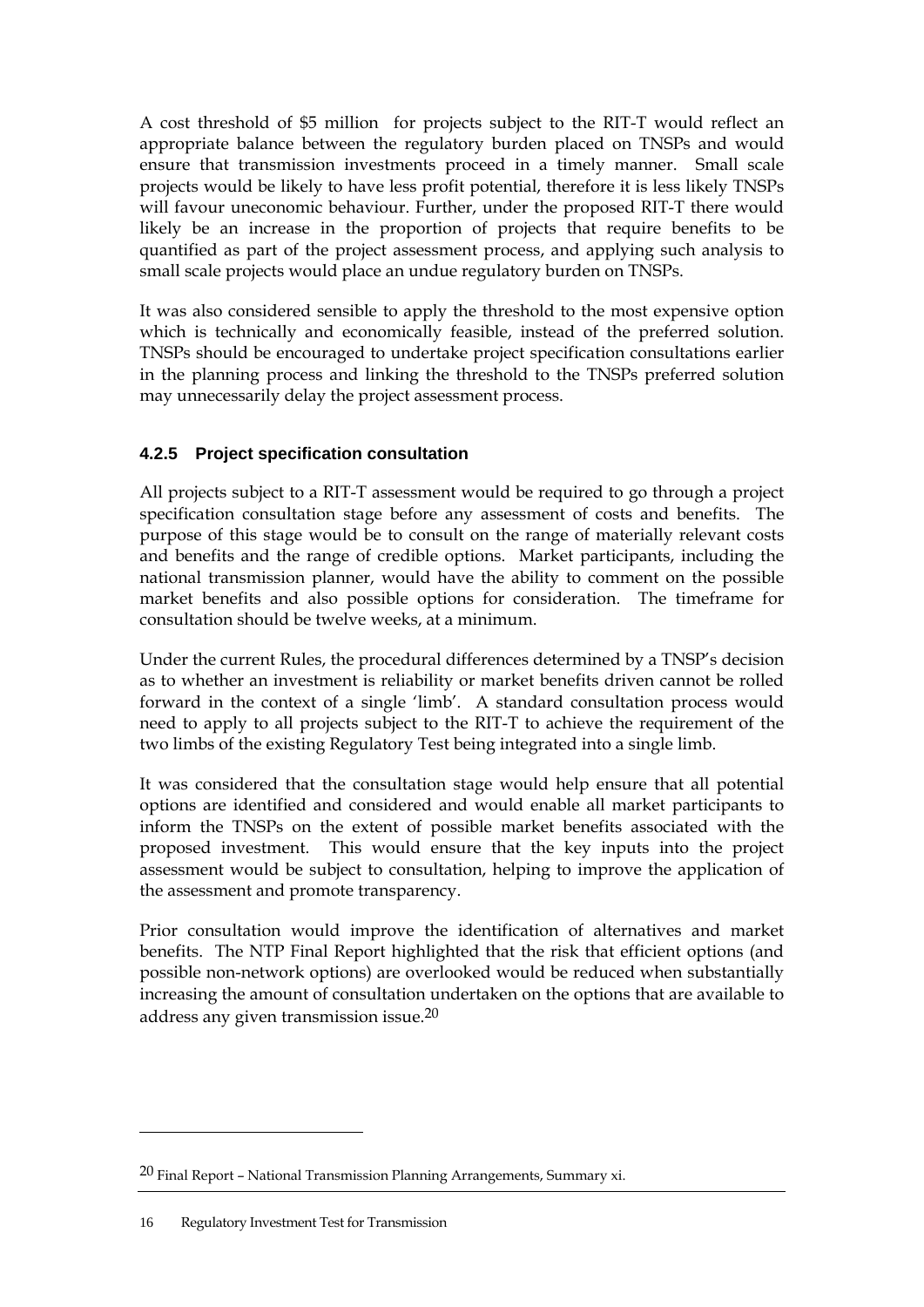Further, earlier consultation would enable market participants to identify possible national market benefits associated with the projects which would ensure that broader market benefits are recognised under the project assessment process.21

### **4.2.6 Selection of market benefits and costs to be quantified**

TNSPs would be required to quantify those classes of market benefits associated with each credible option which, in their objective judgement, have a material relevance.

It was concluded that it would be preferable to give TNSPs some guided discretion to decide which classes of benefits would require quantification on a case by case basis. Mandating the quantification of all costs could impose an unnecessary or impractical burden on TNSPs without adding any value to the decision making process. The RIT-T would include a quantification of all classes of market benefits which are deemed to be material. TNSPs would need to demonstrate why a particular class of benefit did not need to be analysed in the particular circumstances. In making its decision, the TNSP should have regard to the views of market participants raised during the project consultation process.

### **4.2.7 Selection of credible options for assessment**

The NTP Final Report reasoned that the most appropriate approach for selection of credible options for assessment would be for a TNSP, under an objective framework (including consultation) to determine which alternatives are credible and should be assessed under the RIT-T. The framework should specify the definition of a credible option and require the TNSP to apply this definition in an objective and balanced manner.

With respect to the framework for the selection of credible options, the current arrangements for identifying credible alternatives for discretionary market benefits investment were deemed sensible and appropriate. They would allow TNSPs to dismiss unrealistic or insubstantial alternatives, while also ensuring that realistic and well-defined alternatives are given due consideration. Therefore it was proposed that such arrangements are extended to cover all projects.

### **4.2.8 Project assessment**

<u>.</u>

Following a review of the submissions received during the project specification consultation stage, the TNSP would decide upon the credible options and material benefits to be assessed. The TNSP would carry out the cost-benefit analysis as required by the RIT-T which would be developed by the AER.

The next stage would be for the TNSP to consult on the findings of the project assessment and the option which maximises net economic benefit through the publication of a project assessment draft report. The TNSP would also be required to

<sup>21</sup> Final Report – National Transmission Planning Arrangements, Summary xi.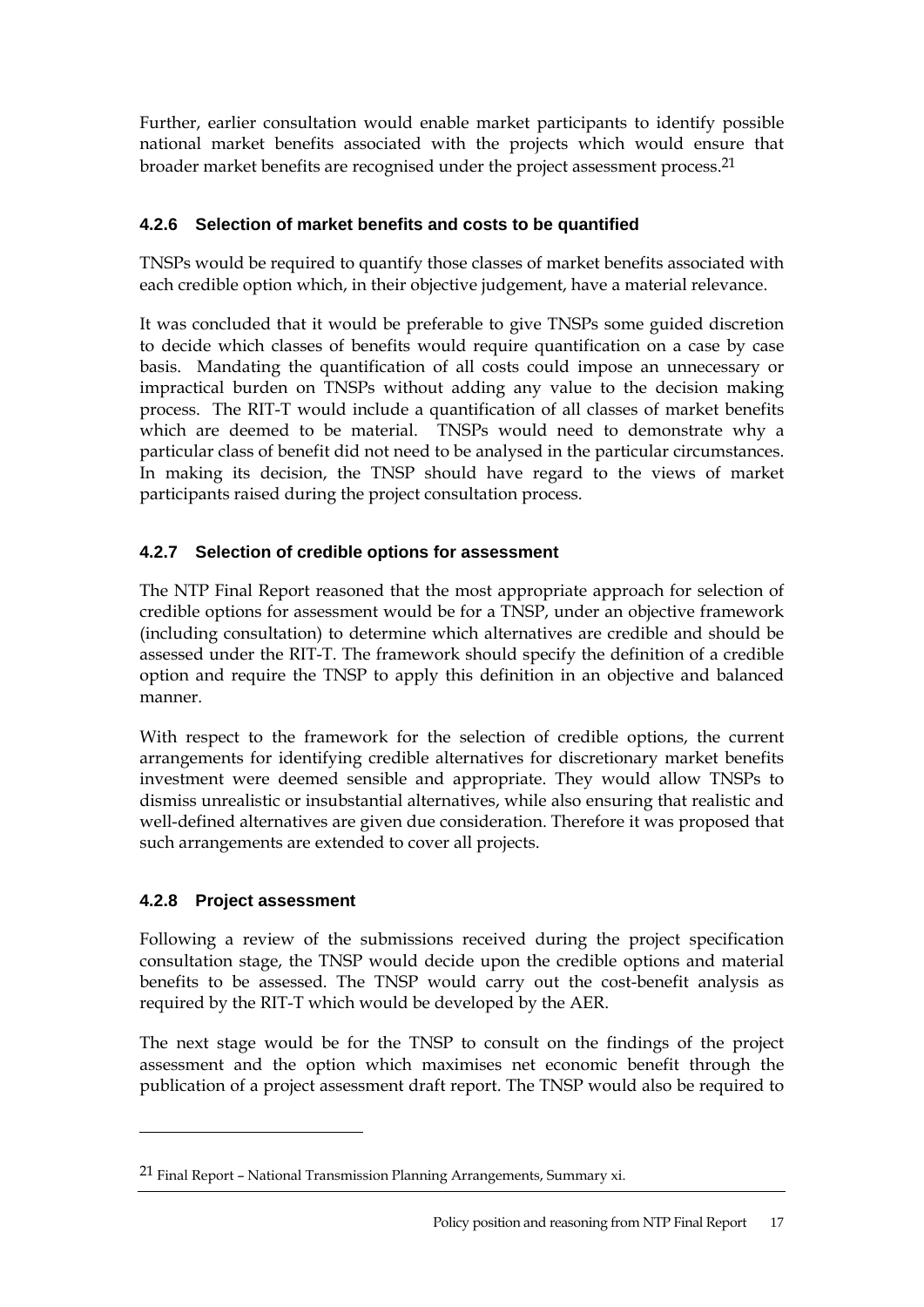provide reasoning for its decisions in respect to the selection of credible options and material market benefits.

To ensure timely investments it would be appropriate to link the publication of the project assessment draft report to the date of the project specification consultation report. It was proposed that if the TNSP elects to proceed with the investment then the project assessment draft report must be published within 12 months of the end of the consultation on the project specification.

### **4.2.9 Exemption from project assessment draft report stage**

The proposed RIT-T should make appropriate and efficient use of the planning resources available to the TNSPs. In particular, projects justified solely on reliability grounds should be delivered in an efficient and timely manner. It was concluded that certain limited projects should be exempt from the requirement of having to release and consult on a project assessment draft report. Such projects would go straight to the issue of a project assessment conclusions report.

A TNSP would be exempt from having to release a project assessment draft report if:

- 1. The estimated capital cost of the proposed preferred option is less than \$35 million;
- 2. the TNSP has stated its proposed preferred option, it reasons why it is the proposed preferred option, and that it intends to apply this exemption clause in the project specification consultation report;
- 3. the TNSP considers, that the proposed preferred option and any other credible option will not have a material market benefit, and has stated this in it project specification consultation report; and
- 4. no submissions were received on the project specification consultation report which identifies additional credible options that could deliver a material market benefit.

### **4.2.10 Review of cost thresholds applied in the RIT-T**

The proposed new RIT-T would use a cost value as a threshold in two instances:

- a cost value of \$5 million in determining the scope of projects subject to the RIT-T ; or
- a cost value of \$35 million in determining, among other factors, whether a project can be exempted from the project assessment draft report stage**.**

These cost values would be reviewed by the AER every three years, in light of varying input costs overtime. Three yearly reviews were considered suitable due to historical input costs not varying significantly on an annual basis.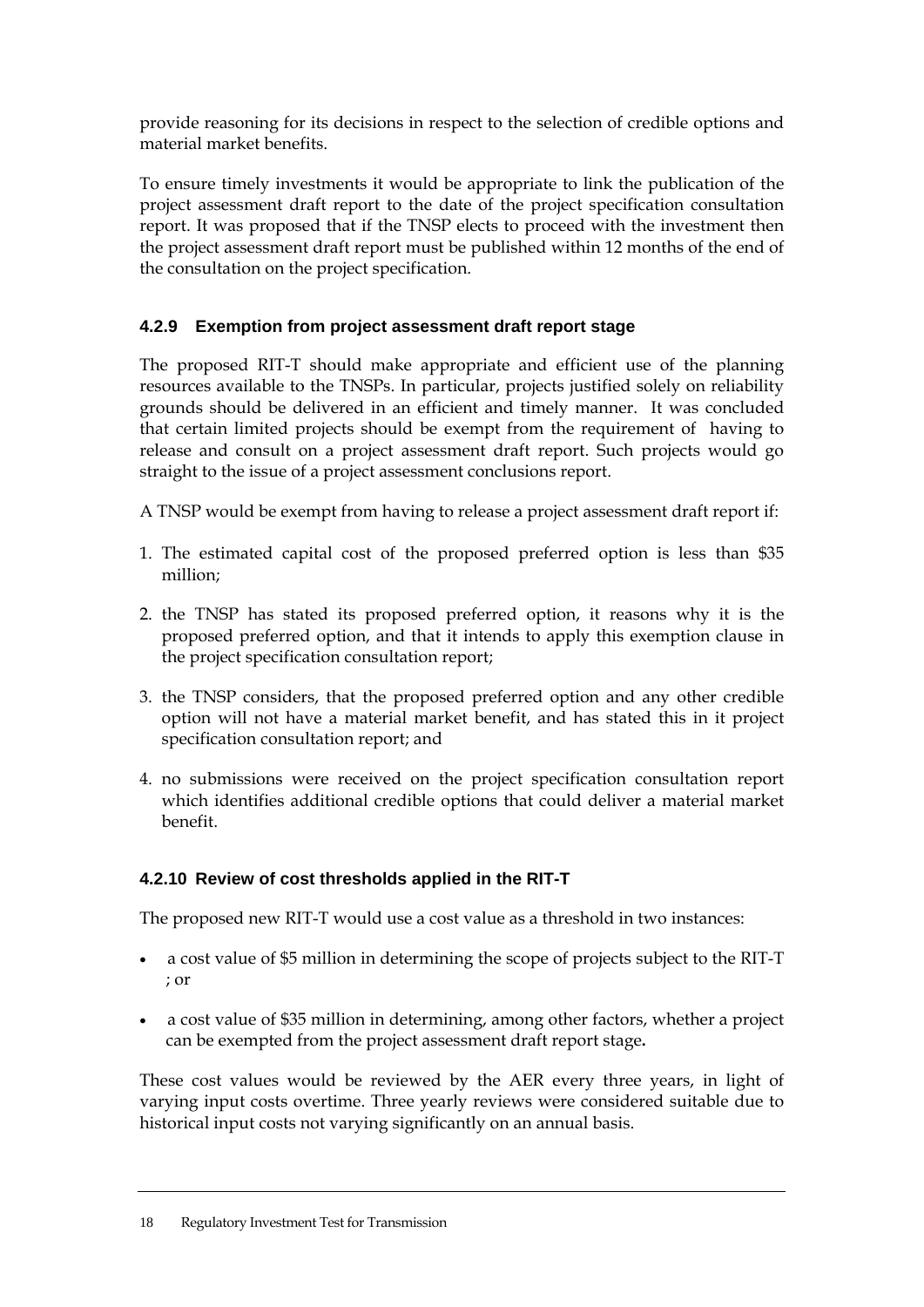### **4.2.11 Dispute resolution**

Under the Rules currently the dispute resolution framework is based on the separate limbs. Only issues relating to new large transmission augmentations ( greater than \$10 million) can be disputed. Also, the dispute resolution process and grounds for dispute differ depending on whether the proposed investment is considered to be a reliability investment or a discretionary market investment. In place of this the RIT-T framework contemplates a single consistent framework for dispute resolution. It is needed to support the amalgamation of the market benefit and reliability limbs of the current regulatory test.

It was recommended that the Rules contain more specification and detail on the basis for resolving disputes. The basis for assessing disputes should be whether the TNSP has complied with the Rules and the AER's RIT-T, and not on whether the best options has been selected, as this creates uncertainty for participants disputing the assessment and the affected TNSPs which might in turn deter legitimate disputes being raised. Further, greater prescription in the Rules would allow the AER to reject disputes immediately if the grounds for dispute are invalid, misconceived or lacking in substance. This safeguard is needed to protect against parties raising baseless or vexatious disputes in order to delay projects. The AER would be required to provide its reasons for any determination.

It is proposed that for all transmission projects that are subject to the RIT-T, interested parties can raise disputes in relation to the application of the RIT-T assessment, including the choice of credible options, the choice of classes of benefit to quantify, the accuracy of the analysis, and the results of the RIT-T.

### **4.3 Outcomes of NTP Final Report regarding RIT-T and their continued relevance**

Prior to finalising the RIT-T recommendations (and the other recommendations contained in the NTP Final Report) the Commission undertook an extensive and robust review process as part of the NTP Review. The Commission consulted extensively with market participants and other stakeholders at various stages and engaged expert advice as required to inform its decision making. Its process was consistent with the MCE terms of reference.

The RIT-T recommendations (and supporting reasoning) are consistent with the assessment criteria adopted by the Commission for the NTP Review, including promoting efficiency, proportionality and good regulatory design.

In this regard the RIT-T recommendations and rationale present a sound and robust basis from which to consider the proposed RIT-T Rules which are the subject of this Rule Change Proposal.

A number of developments have occurred and are ongoing since the completion of the NTP Final Report; in particular, the Commission's Climate Change review. At the time of writing, these developments would not require any amendments to the proposed RIT-T Rules or question the validity or relevance of the RIT-T recommendations as a basis for considering the proposed RIT-T Rules.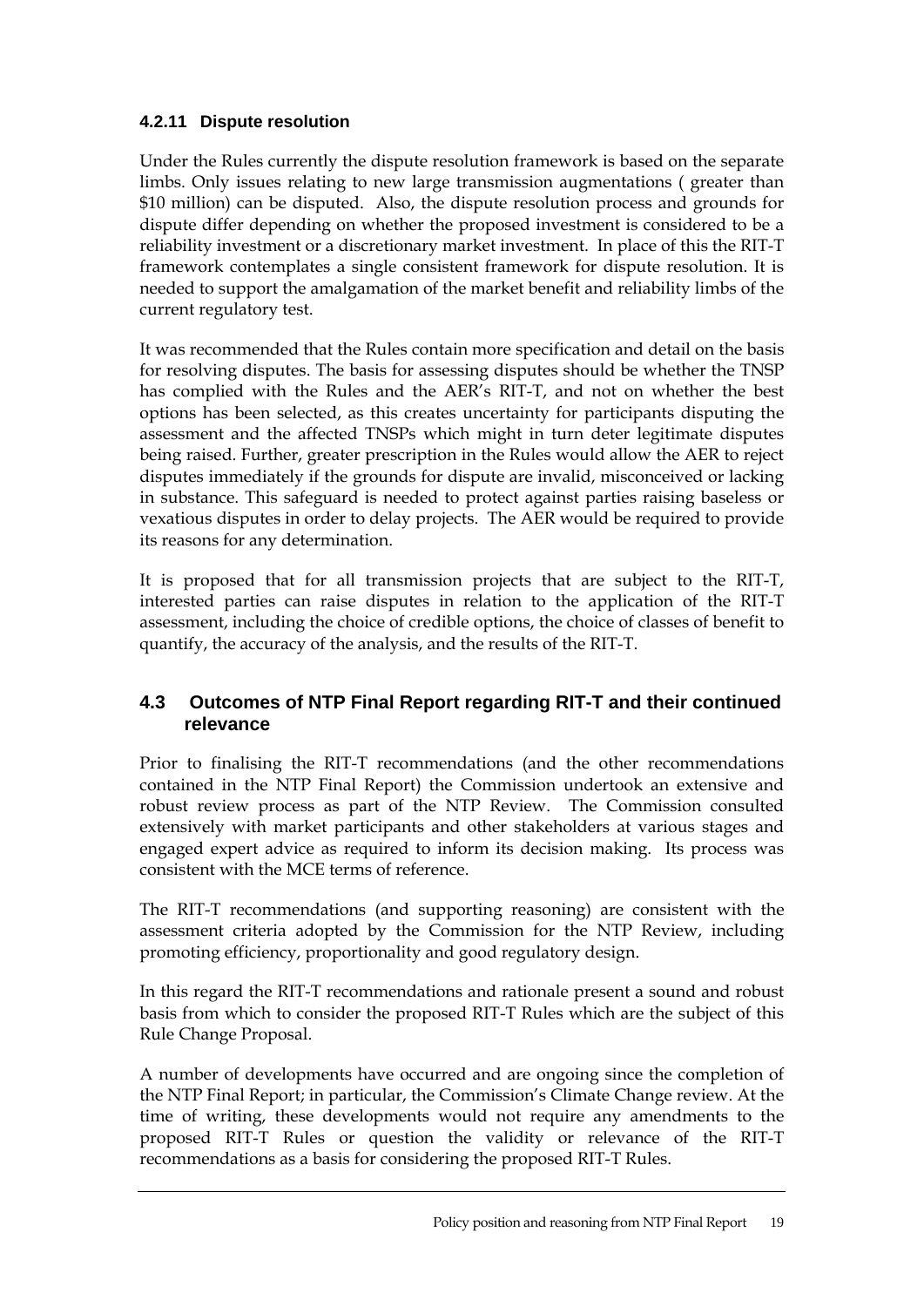This page has been intentionally left blank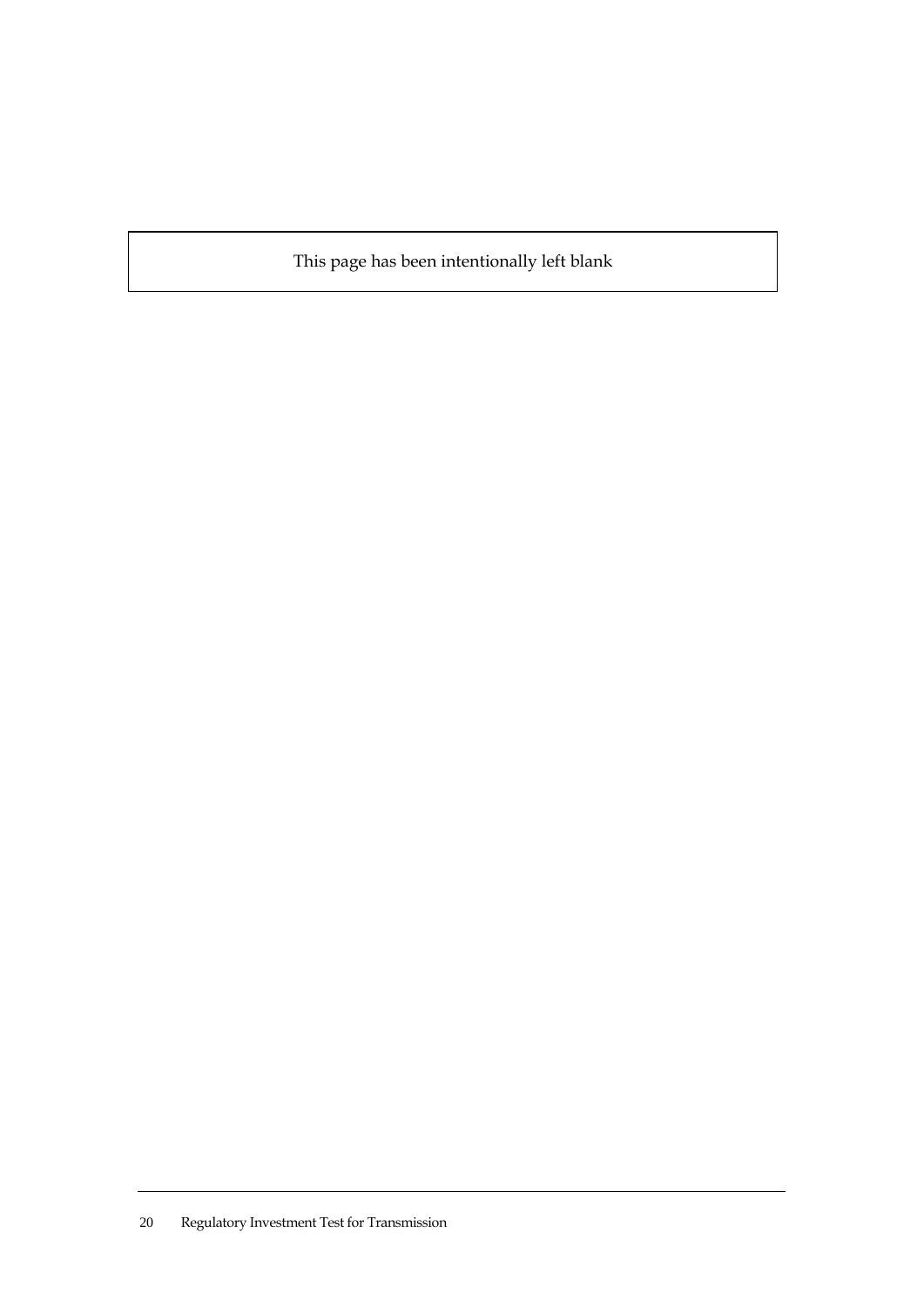# **5 Assessment of proposed RIT-T Rules**

This chapter assesses the issues arising out of the MCE's Rule change request. The MCE has endorsed the proposed RIT-T Rules included in the NTP Final Report. In this chapter the Commission reviews the proposed RIT-T Rules for their consistency with:

- the recommendations from the NTP Final Report (as set out in chapter 4 above); and
- the Rules more generally, particularly given the commencement of Rules since the completion of the NTP Final Report and other developments, such as the implementation of the AEMO package.

Following this, the Commission assesses the proposed RIT-T Rules, together with the amendments identified by the Commission, against the Rule making test.

### **5.1 Consistency of proposed RIT-T Rules with the NTP Final Report**

The proposed RIT-T Rules are consistent with the recommendations and rationale contained in the NTP Final Report. They are reflective of the benefits referred to in the NTP Report including:

- removing the current distinction in process between mandatory reliability and discretionary economic investments;
- ensuring that all market benefits associated with any prospective investment are properly considered when deciding between different options; and
- at the same time, not risking the ability of TNSPs to solely deliver reliability based projects within appropriate timeframes, and ensuring that accountability for investment decisions remains with TNSPs.

The proposed RIT-T Rules would involve the following amendments to the Rules:

- inserting new clauses  $5.6.5B$ ,  $5.6.5C$ ,  $5.6.5D$ ,  $5.6.5E$  and  $5.6.6AA$ ;
- replacing existing clauses 5.6.6 and 5.6.6A with new clauses;
- amending a number of provisions in chapter 6A; and
- inserting new savings and transitional provisions in chapter 11.

The proposed RIT-T Rules are explained in detail below.

#### **5.1.1 Requirement to develop and publish Regulatory Investment Test for Transmission**

• Clause 5.6.5B sets out the requirements for the regulatory investment test for transmission (RIT-T) to be prepared by the AER. It articulates the main purpose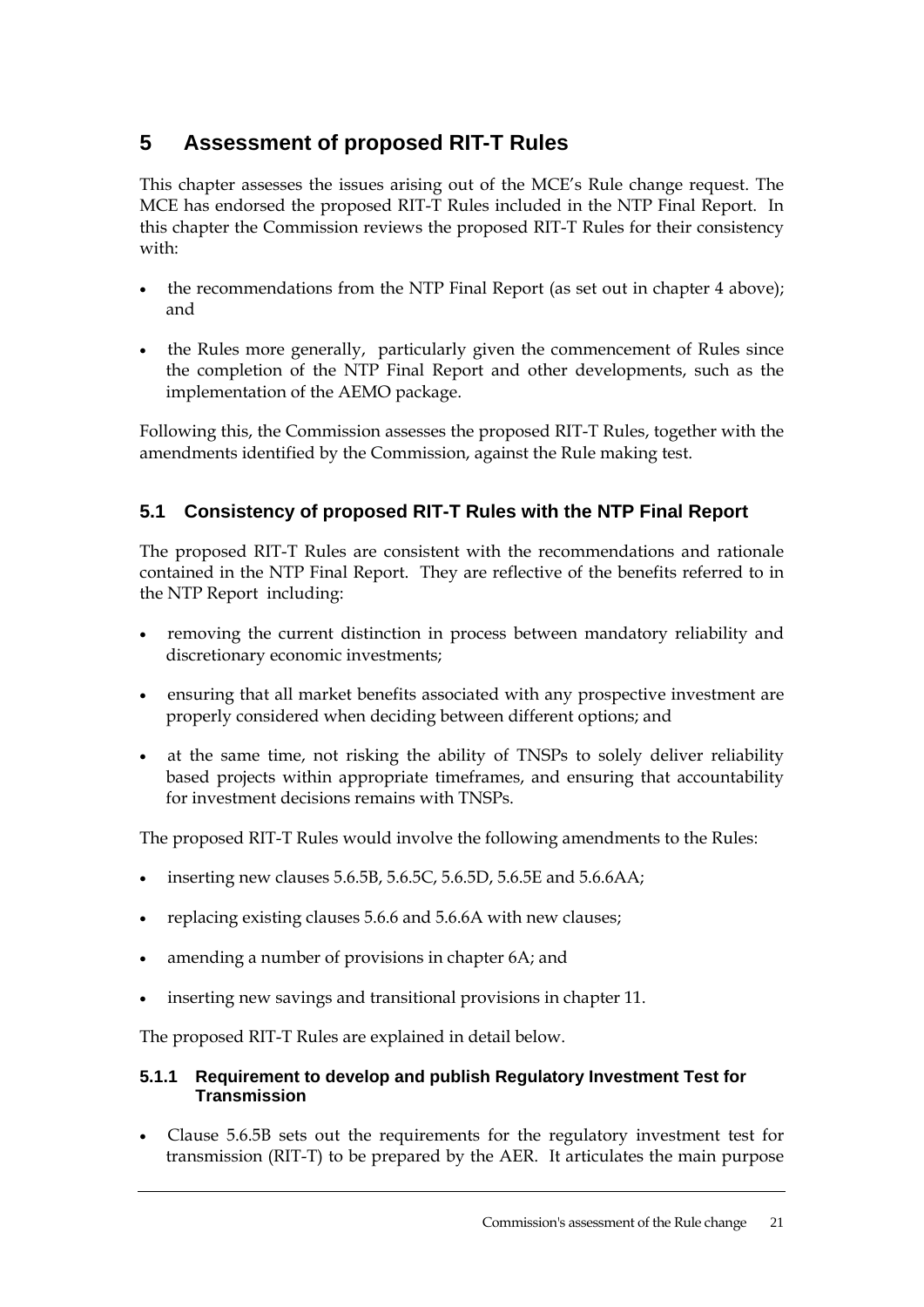of the RIT-T, being to identify the transmission investment option which maximises the present value of net economic benefits to all who produce, consume and transport electricity in the market. The RIT-T allows for investments which are required to meet relevant jurisdictional Rule based reliability requirements to have negative net economic benefits.

- The essential features of the RIT-T are described in detail in clause 5.6.5B(c). Importantly the RIT-T must:
	- be based on a cost-benefit analysis of the future were each credible option to be implemented compared to the situation of no options taking place;
	- not require a disproportionate level of analysis to the scale and impact of the likely options being considered;
	- be able to be applied in a predictable, transparent and consistent manner;
	- require TNSPs to consider a number of classes of market benefits (which could be negative or positive) that could be delivered including:
		- ... changes in fuel consumption arising through different generation dispatch;
		- ... changes in voluntary load curtailment;
		- ... changes in involuntary load shedding using a reasonable forecast of the value of electricity to consumers;
		- ... changes in transmission losses and ancillary service costs;
		- ... changes in other parties costs;
		- ... option value; and
		- ... competition benefits.
	- include a quantification of the classes of market benefits that are determined to be material in the TNSP's reasonable opinion unless the TNSP can demonstrate in the project assessment draft report that a particular class of market benefit will not affect the outcome of the assessment of each option; or the cost of undertaking the quantification analysis would be disproportionate to the benefit; and
	- require TNSPs to quantify the following classes of costs in relation to the credible option:
		- ... incurred in constructing or providing the credible option;
		- ... operating and maintenance;
		- $\cdots$  compliance; and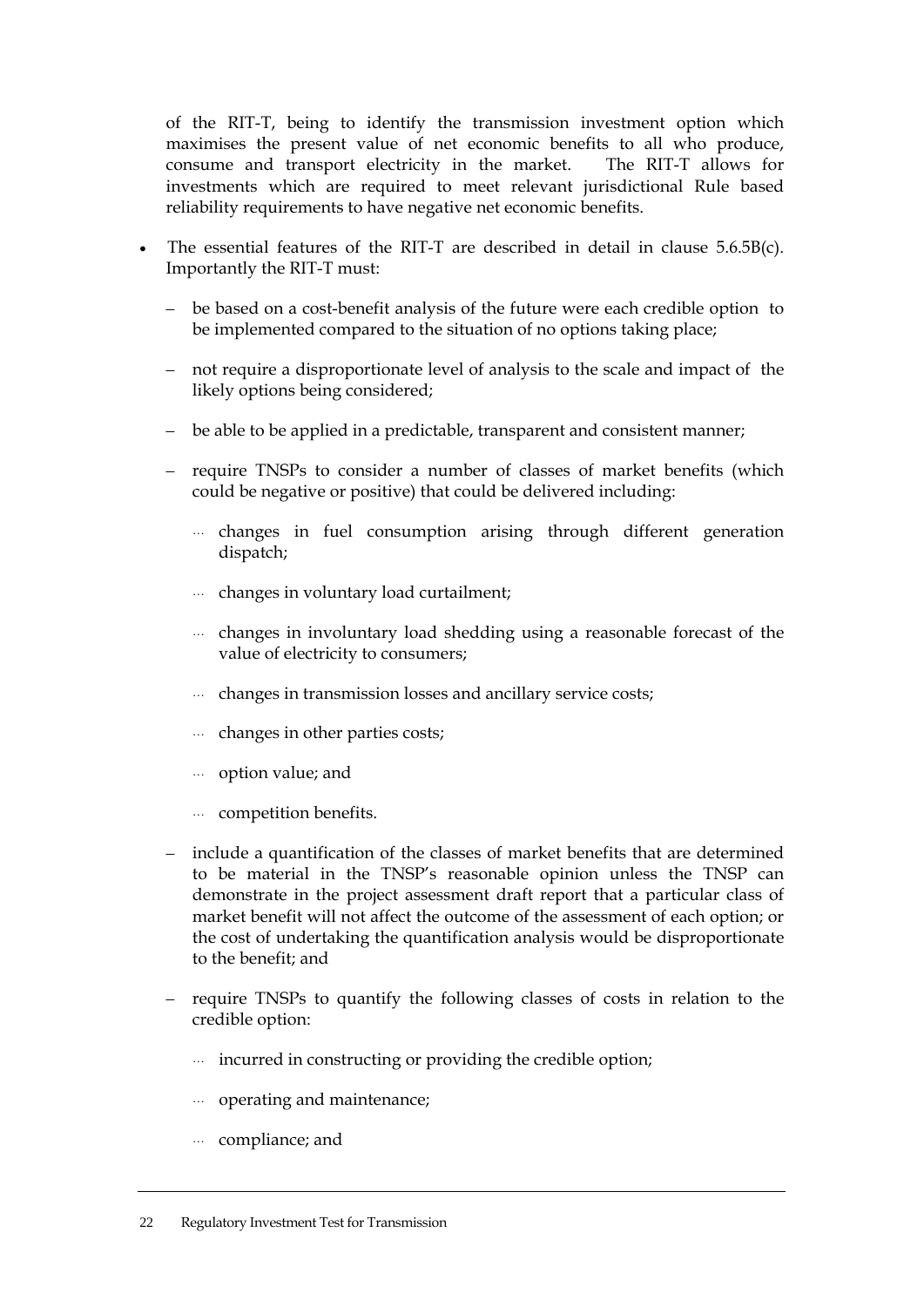$\ldots$  any other class determined to be appropriate for inclusion in the RIT-T by the AER.

### **5.1.2 Requirement to make RIT-T guidelines**

- Clause 5.6.5B(d) requires that, at the same time as developing and publishing the RIT-T, the AER must also develop and publish guidelines for the operation and application of the RIT-T.
- Under clauses 5.6.5B(e) (f) the guidelines must provide guidance on the operation of the RIT-T, the process to be followed in applying the RIT-T and how disputes raised would be addressed and resolved. They must also provide worked examples on more technical details such as what constitutes a credible option, acceptable methodologies for valuing costs and what constitutes an externality under the RIT-T.
- Clause 5.6.5B(g) requires the AER to develop and publish the first RIT-T and guidelines by 12 months after the proposed RIT-T Rules commence. See amendments to chapter 11 below for related provisions.

### **5.1.3 Transmission assets subject to the RIT-T**

- Clause 5.6.5C(a) sets out the transmission investments to which the RIT-T must be applied. A TNSP must apply the RIT-T to a proposed transmission investment except where:
	- the investment is required to address an urgent and unforeseen network issue that would otherwise put at risk the reliability of the transmission network;
	- the estimated capital costs for the most expensive of the range of possible credible options is less than \$5 million;
	- the investment relates to maintenance or replacement and not intended to augment the transmission network;
	- the investment is a reconfiguration investment which the TNSP reasonably estimates to have a capital cost of less than \$5 million;
	- the maintenance or replacement expenditure also results in an augmentation to the network but the estimated capital cost for that augmentation component is less than \$5 million;
	- the transmission investment will be a dual function asset;
	- the investment is designed to ensure that a distribution network meets the minimum power system security and reliability standards;
	- the investment will be a connection asset; or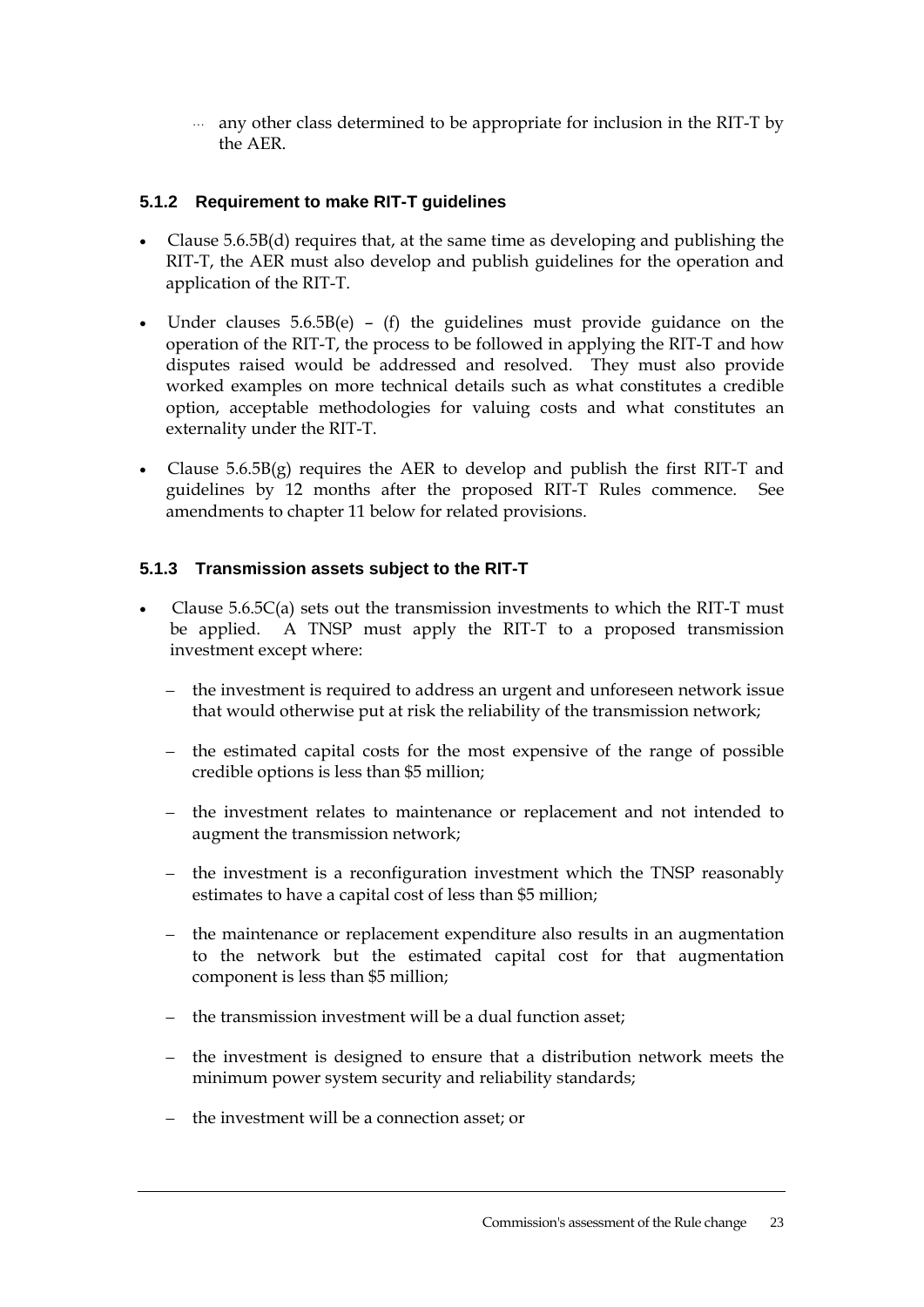- the cost of the investment to be recovered through charges in relation to negotiated transmission services.
- Clause 5.6.5C(b) provides guidance on investments required to address urgent and unforeseen network issues that would otherwise put at risk the reliability of the transmission network. An investment will meet this test if:
	- the investment must be operational within three to six months of identification of the need;
	- the event causing the need was not reasonably foreseeable and beyond the reasonable control of the TNSP;
	- failure to address the need would be likely to affect the reliability and secure operating state of the transmission network; and
	- it is not a contingent project.

Information on a investment determined to address an urgent and unforeseen network issue must be included to in the TNSP's Annual Planning Report.

- For those investments to which the RIT-T does not apply, the TNSP must ensure that the investment is planned and developed at least cost over the life of the investment (clause 5.6.5C(d)).
- Importantly, under clause 5.6.5C(e), a TNSP must not treat different parts of an integrated solution separately as individual investments for the purposes of application of the RIT-T.

### **5.1.4 Identification of a credible option**

• After the project specification consultation stage, the RIT-T requires identification of the possible credible options for the project assessment. In this regard, clause 5.6.5D(a) provides that a TNSP must consider all genuine and practical possible investment options that could reasonably be classified as credible options taking into account without bias: energy source, technology, ownership, extent of enabling intra-regional/inter-regional trading of electricity; whether network or non-network options, whether intended to be regulated; whether there is a viable proponent or any other factor the TNSP reasonably considers should be taken into account.

### **5.1.5 Review of cost thresholds**

- Under clause 5.6.5E(a), every three years the AER must undertake a cost threshold review to take account of in the input costs used to calculate the estimated capital costs referred to in clauses 5.6.2A, 5.6.5C and 5.6.5, for the purposes of determining whether the relevant amounts need to be changed.
- Clauses 5.6.5E(b)-(e) set out the process to be adopted by the AER when undertaking the cost threshold review.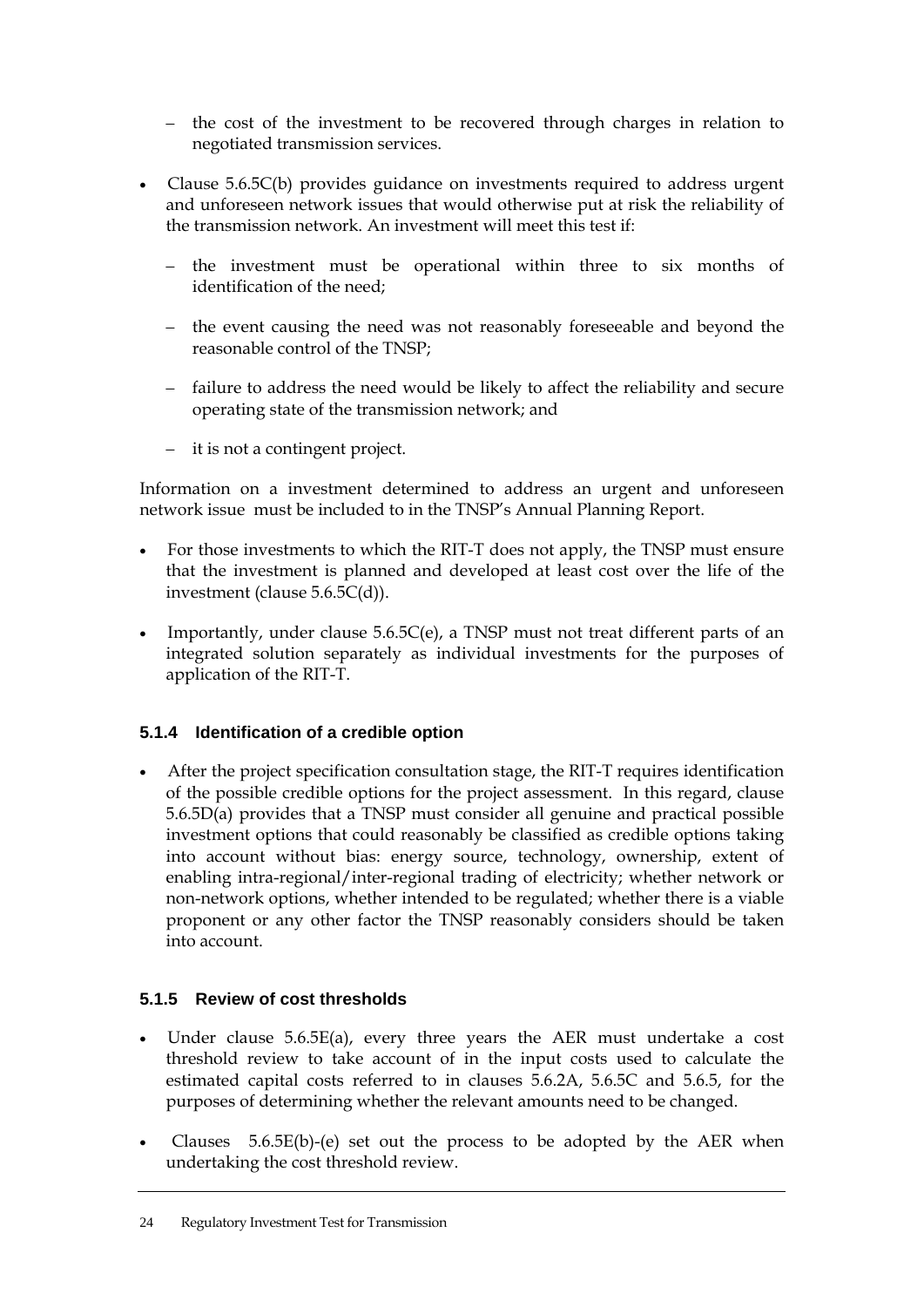#### **5.1.6 RIT-T Procedures – project specification**

- The RIT-T Rules contemplate two sequential stages. The first is a project specification stage. Following this is a project assessment stage. Clause 5.6.6(a)- (g) relates to the first stage.
- Under clauses 5.6.6(a)-(b) a TNSP who proposes to make an investment of the type referred to in clause 5.6.5C must undertake a consultation in accordance with this clause.
- A TNSP must prepare a project specification consultation report including:
	- a description of the identified need;
	- technical characteristics of the identified need that a non-network option would be required to deliver such as size of load reduction;
	- detailed description of all possible credible options that address the identified need, including alternative transmission options, demand side management and market network services; and
	- for each possible option, detailed information such as technical characteristics, classes of market benefits considered to be material (Clause 5.6.6(c)).
- A TSNP must make available to all interested persons the report and related information. It must make the report available within 3 business days of a request from an interested person and provide a summary of it to NEMMCO (which NEMMCO must include on its website) (Clauses 5.6.6 (d)-(f)).
- A TNSP must seek submissions on the options and issues included in the report. The consultation period must be not less than 12 weeks (Clause 5.6.6(g)).

#### **5.1.7 RIT-T Procedures - project assessment**

• Clause 5.6.6(j) commences the second stage of the RIT-T. If the TNSP elects to proceed with the transmission investment, within 12 months of the end of the consultation period the TNSP must prepare and make available to all interested persons a project assessment draft report. The report must take into account submissions received and include a number of details such as: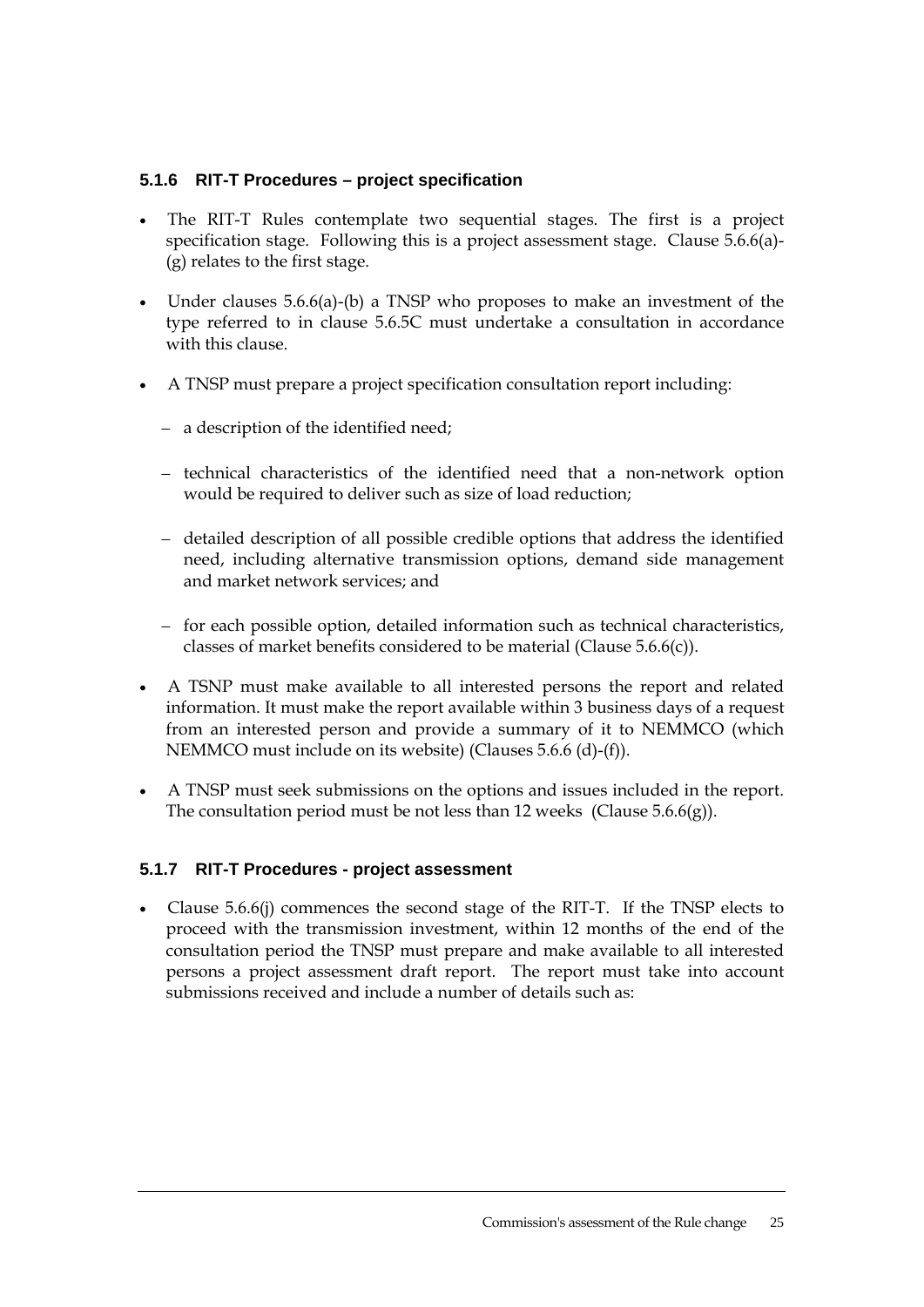- a description of each credible option assessed;
- a summary of submissions to the consultation report;
- a quantification of the costs and material classes of market benefit for each credible option;
- a description of the methodologies used in quantifying market benefits and costs;
- the identification and value of any class of market benefit estimated to arise outside the TNSP's region; and
- the identification of the proposed preferred option and, in respect of it, details on the technical characteristics, estimated construction timetable and commissioning date, indicative costs, and a statement and analysis that the preferred option satisfies the RIT-T.
- For a reliability augmentation the identity of the proponent is required to be included in the project assessment draft report (Clause 5.6.6(k)).
- The TNSP must provide a summary of the report to NEMMCO (who must include it on its website) and provide a copy of the report to any person within 3 business days of a request (Clauses  $5.6.6(m) - (n)$ ).
- The TNSP must seek submissions from interested persons and the submission period must not be less than 30 business days (Clause 5.6.6(o)-(p)).
- The TNSP must use its best endeavours to meet with interested parties who request a meeting where the TNSP considers it necessary or desirable to do so or more than two interested parties request a meeting (Clause 5.6.6(q)).

#### **5.1.8 Project Assessment Conclusions Report**

- As soon as practicable after the end of the consultation period for the project assessment draft report the TNSP must prepare and make available to all interested parties a further report, a project assessment conclusions report. This report must set out:
	- the matters required for the project assessment draft report; and
	- a summary of submissions and the TNSP's response to those submissions (clause 5.6.6(r)).
- The TNSP must provide a summary of the project assessment conclusions report to NEMMCO (who must include it on its website) and a copy of it to any interested person within three business days of a request (Clause  $5.6.6(s)-(u)$ ).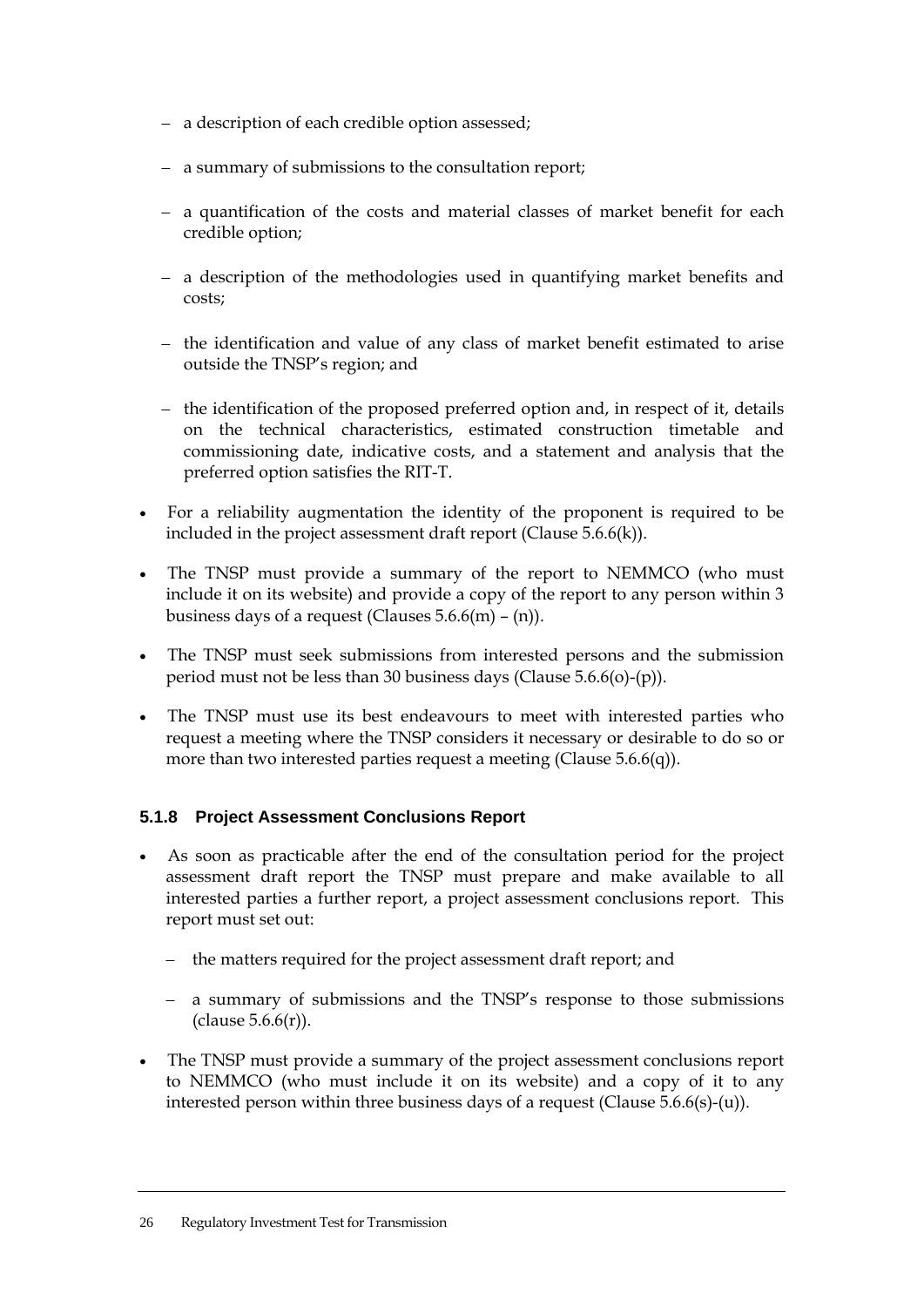#### **5.1.9 Exemptions from the project assessment draft report for transmission investments that do not provide material market benefits**

- Not all transmission investments must go through the project assessment draft report stage of the RIT-T. Clause  $5.6.6(x)$  provides that a TNSP is not required to comply with clauses 5.6.6(j) to (r) if:
	- the estimated capital cost of the preferred option is less than \$35 million;
	- the TNSP has identified in its project specification consultation report its preferred option, reasons for that option and that its transmission investment has the benefit of this exemption;
	- the TNSP considers that the preferred option and any other credible option does not have a material market benefit for any of the classes of market benefit specified in clause 5.6.5B(c)(4) and has stated this in the project specification consultation report; and
	- the TNSP forms the view that submissions on the project specification consultation report did not identify additional credible options that could deliver a market benefit.

### **5.1.10 Disputes in relation the application of the RIT-T**

- Clause 5.6.6A(a) permits registered participants, the AEMC, the market operator and other interested persons may, by notice to the AER, dispute conclusions made by the TNSP in a project assessment conclusions report. The dispute can be made in relation to:
	- the application of the RIT-T;
	- the basis on which the TNSP has classified the proposed transmission investment as being a reliability augmentation; or
	- the basis on which the TNSP has classified the proposed transmission investment as having a material inter-network impact.
- The dispute cannot be about issues that are treated as externalities by the RIT-T or relate to an individual's property rights (Clause 5.6.6A(b)).
- The notice of the dispute must be given to the AER within 30 days of the publication of the project assessment conclusions report. A copy must be given to the TNSP (Clause  $5.6.6A(c)$ ).
- Within 40 days of receipt of the dispute notice the AER must either:
	- reject the dispute notice if the AER considers the grounds invalid, misconceived or lacking in substance; or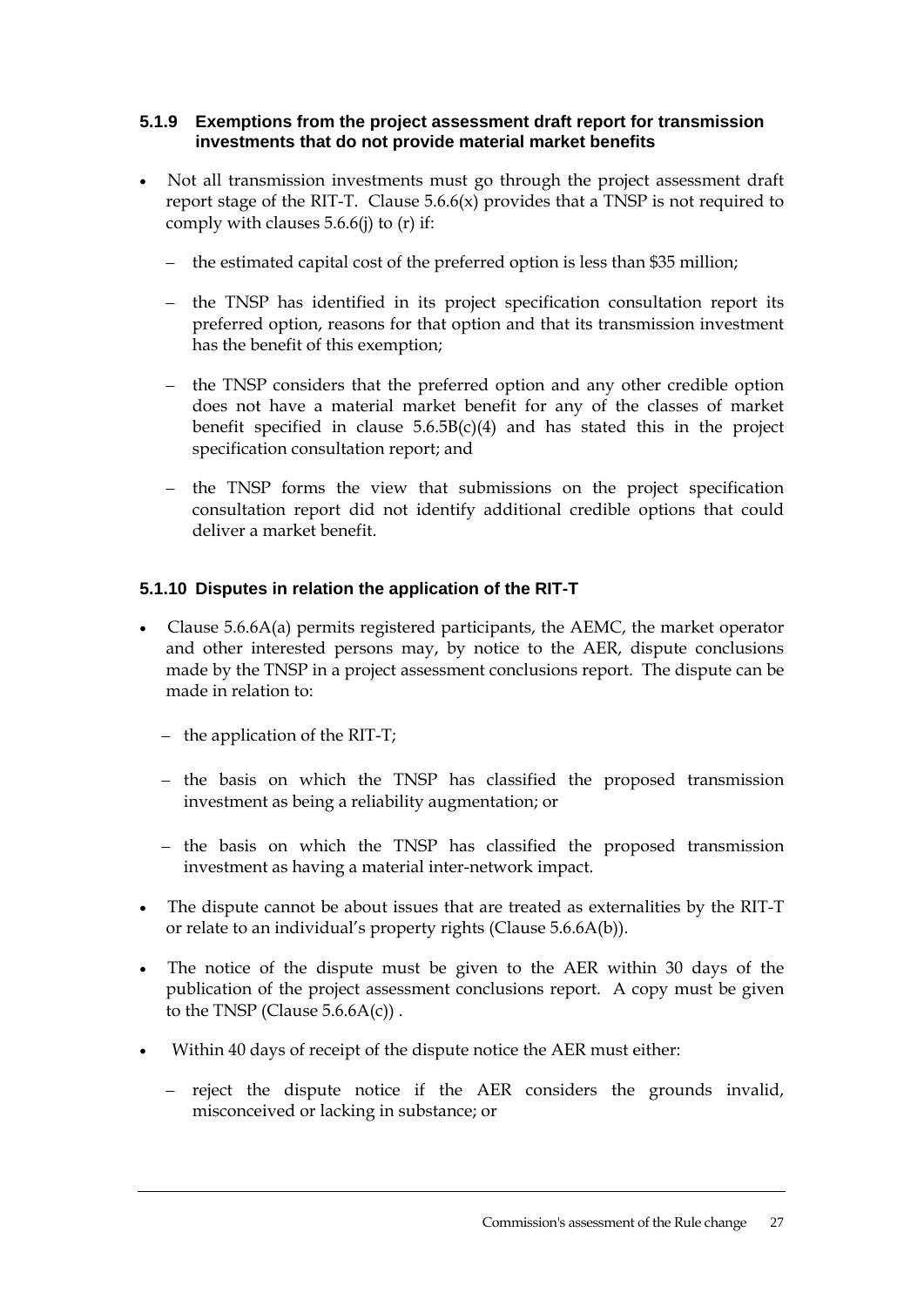- make and publish a determination directing the TNSP to amend the project assessment conclusions report or stating that no amendment is required ( Clause 5.6.6A(d)).
- In making its determination the AER:
	- must only take into account information that the TNSP could reasonably be expected to have considered or undertaken at the time of performing the RIT-T;
	- must publish its reasons for making a determination;
	- may request further information from the disputing party or TNSP (the disputing party or TNSP must provide the information requested by the AER);
	- may disregard any mater raised by the disputing party or the TNSP that is misconceived or lacking in substance (Clause 5.6.6A(e)).
- The AER may only make a determination directing the TNSP to amend a project assessment conclusions report if it determines that:
	- the TNSP has not correctly applied the RIT-T;
	- the TNSP has incorrectly classified an investment as being a reliability augmentation or incorrectly assessment whether the investment would have a material inter-network impact; or
	- there was a manifest error in the calculations performed by the TNSP in applying the RIT-T (Clause 5.6.6A(f)).

### **5.1.11 Determination that new large transmission asset satisfied RIT-T**

Under clause 5.6.6AA(a), where an investment is not a reliability augmentation and the conclusion in a project assessment conclusions report is not in dispute the TNSP may request that the AER make a determination as to whether the investment satisfies the RIT-T.

Within 120 business days of receipt of the request the AER must make and publish a determination including reasons. The AER must use the findings and recommendations contained in the project assessment conclusions report, may request further information from the TNSP and may have regard to other matters that the AER considers relevant (Clause 5.6.6AA(b)).

### **5.1.12 Amendments to Chapter 6A**

The proposed RIT-T Rules include a number of amendments to chapter 6A, essentially to require the AER to have regard to any relevant RIT-T project assessment conclusions reports when assessing a TNSP's proposed operational and capital expenditure. Such reports would contain substantial information on the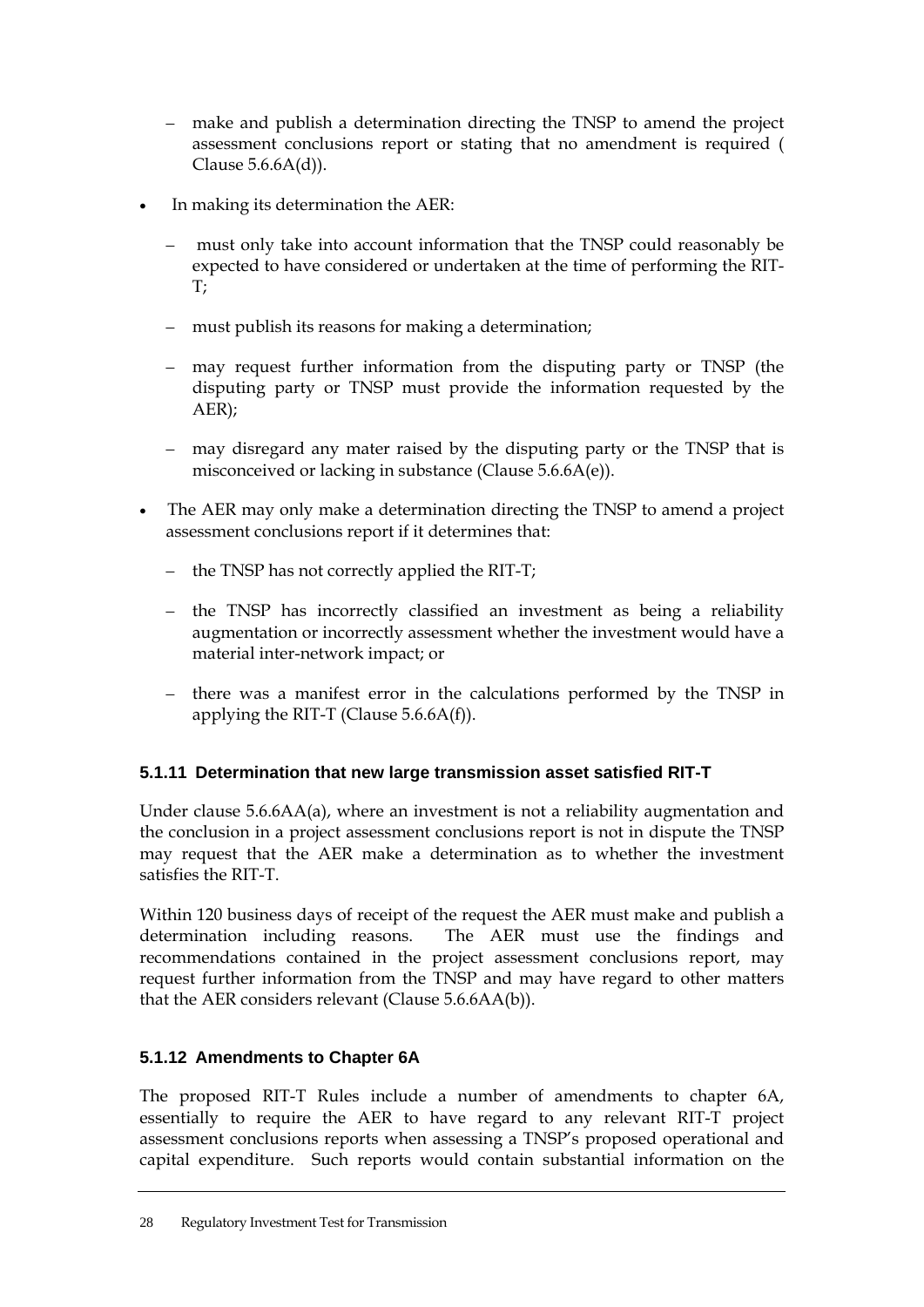economic justification of the project which would assist the AER in its determination. The information contained in the reports would be an additional factor, among the other specified factors, that the AER would consider in approving a TNSP's revenue proposal.22 It was considered by the Commission in the NTP Final Report that these amendments would further drive more efficient outcomes. The clauses affected are  $6A.6.6(e)$ ,  $6A.6.7(e)$  and  $6A.6.7(b)(4)$ .

### **5.1.13 Amendments to Chapter 11**

The proposed RIT-T Rules also included new provisions for insertion into chapter 11. They are required to account for the fact that if the proposed RIT-T Rules were made the AER would need twelve months to prepare the new RIT-T and related guidelines. In the mean time, the existing Regulatory Test would need to apply for transmission investments for the ensuing 13 months. The provisions in chapter 11 were designed to serve this purpose.

### **5.1.14 Other minor amendments**

Other amendments related to changing the reference from Regulatory Test to RIT-T. They are in Schedule 6A.2. The proposed RIT-T Rules also included consequential amendments to clauses 8.2.1, 9.3.2 and 9.28.3. A number of definitions have been deleted.

### **5.2 Application of the proposed RIT-T Rules and proposed modifications**

The Commission is proposing to largely adopt the MCE's proposed RIT-T Rules, as described above, subject to some modifications arising out of its own analysis and review. These modifications are considered to improve the application of the Rule and better promote the NEO. The manner and reasoning for the significant proposed amendments are set out below. The Commission is also proposing to make a number of consequential and minor drafting changes to improve the clarity and application of the Draft Rule.

# **5.2.1 Improve clarification and application of the RIT-T**

The Commission has identified a number of amendments that it considers would improve, and clarify the application of, the proposed RIT-T Rules. These amendments do not affect the principles behind the proposed RIT-T Rules as set out in chapter 4.

Most of these amendments related to how terms are defined and applied. A number of the definitions in the proposed RIT-T Rules have been moved to the main clauses of the Draft Rule as on balance, they appear to be better located in the main body of the Rules (e.g., credible option, preferred option).

<u>.</u>

<sup>22</sup> NTP Final Report, p 75-76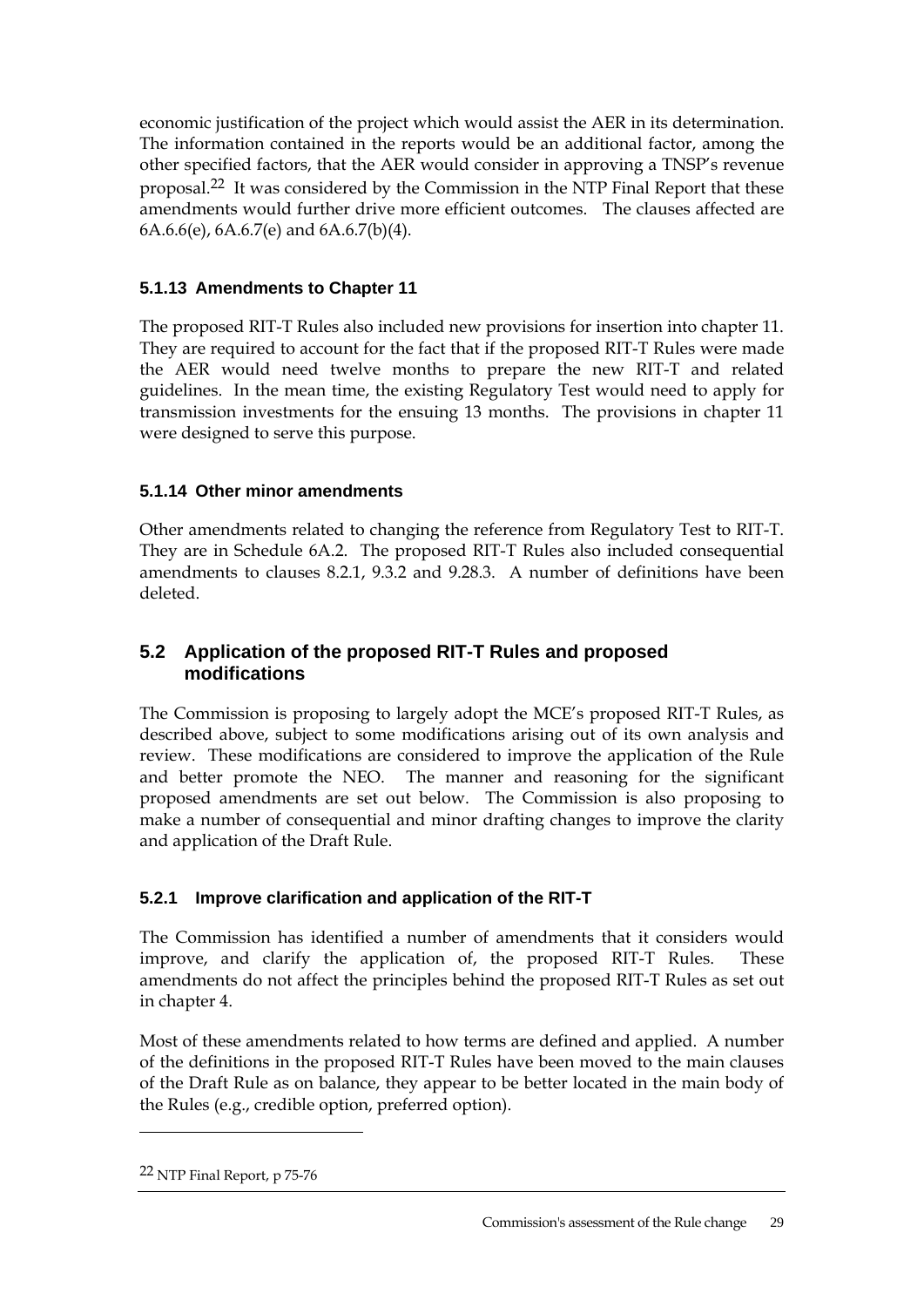Other proposed modifications include:

- a definition is no longer attached to the term 'transmission investment', rather it is merely referred to generally in the Rule without definition;
- the phase 'where the relevant credible option is an reliability augmentation, minimises the net economic costs' has been included in the preferred option definition. This is to clarify that investments required to meet relevant jurisdictional Rule based reliability requirements may have negative net economic benefits;
- clause  $5.6.5B(c)(4)(iv)$  has been amended to clarify that this refers to changes to capital and operational expenditure of other parties (e.g., generators, loads) and not to the TNSPs costs, which are captured in clause 5.6.6 B (c) (8);
- a requirement has been included in clause 5.6.5 B (c) (4) (ix) (A) that any other classes of benefits to be included in the assessment as determined by the TNSP must have been agreed to by the AER;
- a reference to TNSPs has been included in clause  $5.6.5B(c)(9)$  for completeness;
- clause 5.6.5 B (c) (10) has been expanded to recognise that sensitivity analysis is required in the project assessment. This supports the direction to the AER requiring the scope of the RIT-T guidelines;
- some of the requirements regarding the content of the RIT-T guidelines, set in clause 5.6.5 B (d) have been amended to improve and clarify the scope of the guidelines;
- the application of the term of 'credible option' has been clarified to remove any duplication of varying concepts relating to the identification of credible options (see clause 5.6.5D (a));
- the definition of 'identified need' has been moved to clause  $5.6.5C(a)$  and expanded to provide more guidance as to what issues can be an identified need; and
- the definition of reconfiguration investment has been amended to refer to investments which re-route one or more paths of the network other than on a temporary basis. Temporary re-routing of network paths is sometimes undertaken during augmentation of the network and such situations are not intended to be captured in this term.

### **5.2.2 Transitional Arrangements**

As explained in section 5.1.13, the proposed RIT-T Rules would commence 12 months after they are made. Therefore transitional arrangements are needed to ensure that the current provisions continue to apply in the meantime. However the Commission notes that the proposed transitional provisions in clause 11.2 of the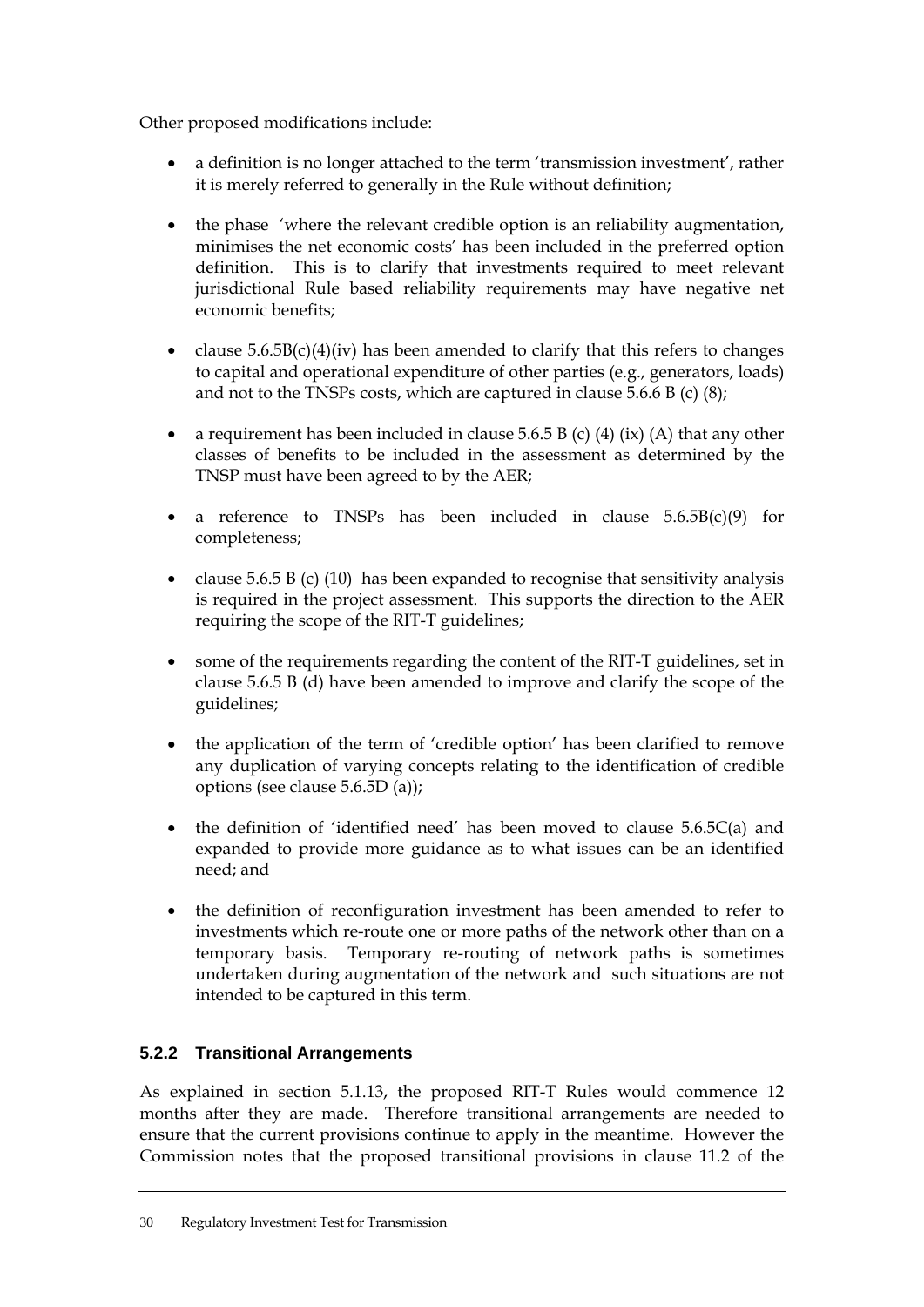proposed RIT-T Rules would only grandfather the *Regulatory Test* itself and the process for establishing the test, and not the consultation procedures followed by the TNSPs, nor the reporting procedures on new small transmission network assets.

Therefore existing clause 5.6.6 (which covers the existing consultation procedure for large network assets), clause 5.6.6A (process for new small transmission network assets) and clause 5.6.2A (5) (reporting requirements on new small transmission network assets) also need to be grandfathered.

### **5.2.3 Clarifying that the regulatory test will still apply to transmission investment which supports the distribution network**

The NTP Final Report makes clear that transmission investments which primarily address an issue on a distribution network would not be subject to the new RIT-T and the new RIT-T process, but will instead continue to be subject to the existing Regulatory Test and the existing consultation processes.23

This intent is confirmed in the proposed drafting of clauses 5.6.2(e) and 5.6.2(e1) of the proposed RIT-T Rules. However, the continuation of the Regulatory Test regime for some transmission investments is not fully reflected in the drafting of the proposed RIT-T Rules. In particular, clauses 5.6.2 and 5.6.5A need to be further amended to ensure that they capture not only applications of the Regulatory Test by distribution network service providers (DNSPs), but also applications by TNSPs (under joint planning processes), for transmission investment that supports the distribution network.

A related issue is whether the proposed RIT-T Rules provide sufficient clarity on the treatment of projects that result from the joint planning process. It is recognised that in practice, some potential projects may address both transmission and distribution network issues. For example, a projected limitation of the capacity of a major transmission/distribution connection point may be able to be addressed either by augmentation of the connection point by the TNSP or by augmentation to the distribution network by the DNSP to move load to alternative connection points.

The introduction of a separate test for transmission would result in two separate project assessment and consultation processes. Under the proposed RIT-T Rules, a TNSP would be required to conduct the RIT-T where the proposed project addresses a problem on the transmission network (subject to the exemptions set out in clause 5.6.5C), which achieves the policy intention of the MCE when it agreed to having a new test for transmission investment.

Therefore where a joint planning situation includes the possibility of transmission investment, the TNSP would be required to apply the RIT-T to identify the preferred option. It would be expected that TNSPs would work closely with DNSPs when conducting the joint planning process to identify the most economic option in such situations.

<u>.</u>

<sup>23</sup> NTP Final Report, p.42-43.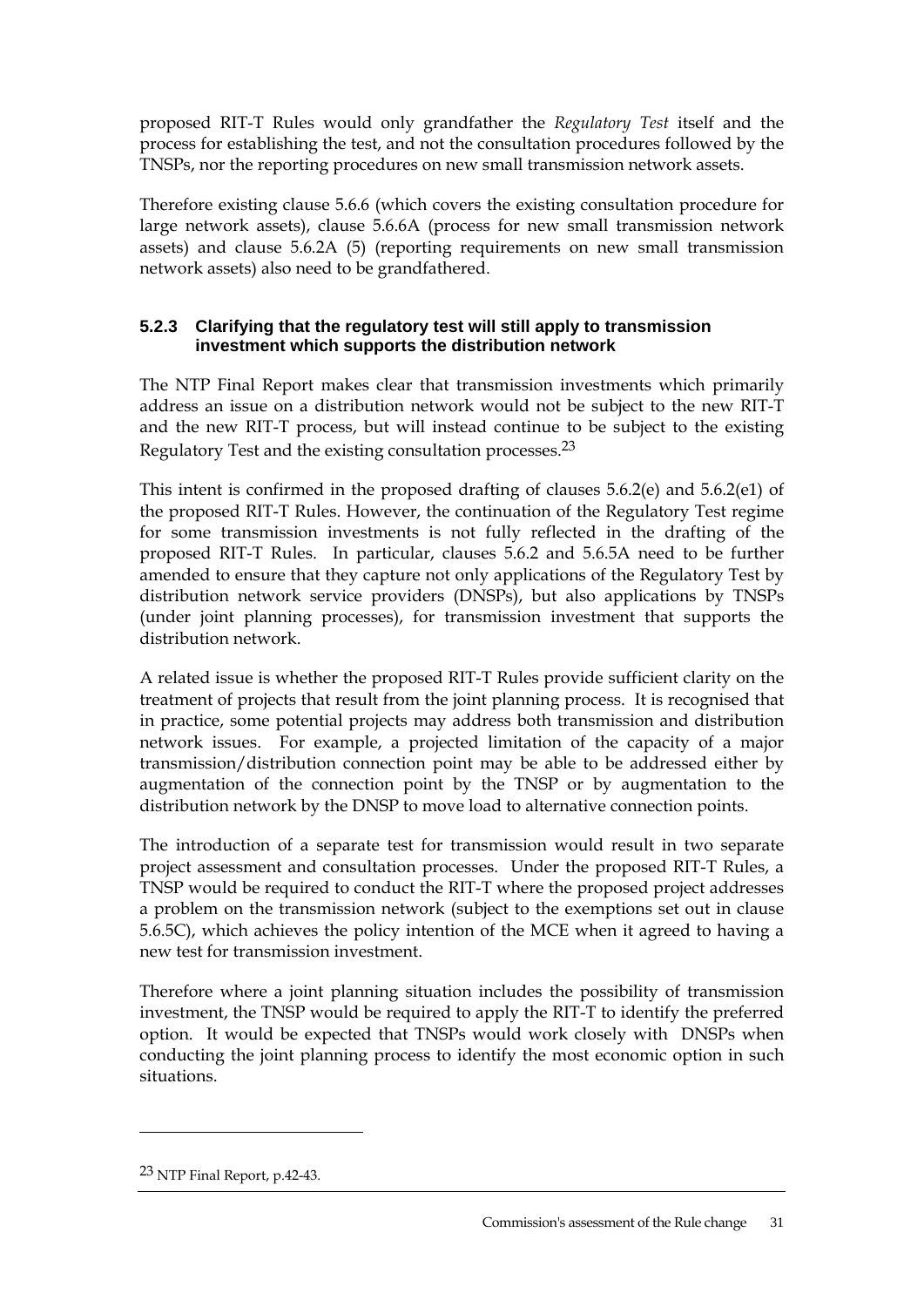### **5.2.4 Achieve consistency with the implementation of AEMO**

It is anticipated that the AEMO will become operational on 1 July 2009. The proposed RIT-T Rules need to be amended to reflect this, mainly in relation to the AEMO taking over the responsibilities currently preformed by the Inter-Regional Planning Committee.

### **5.2.5 Achieve consistency with other Rule amendments**

In October 2008 the Commission made a Rule relating to the regulatory test thresholds and information disclosure on network replacement.<sup>24</sup> There is some overlap between the effect of this Rule and the proposed Rule. For example, this Rule introduced information requirements relating to replacement expenditure. Therefore clause 5.6.2 of the proposed Rule has been removed since the effect of this clause has already been achieved.

### **5.3 Commission's assessment**

The Commission has analysed and assessed the issues arising out of the Rule Change Proposal. Outlined below is the Commission's assessment of the Draft Rule (being the proposed RIT-T Rules amended in the manner suggested in section 5.2 above) and its explanation for why the Draft Rule meets the NEO.

### **5.3.1 Amalgamation of the reliability and market benefits limbs of the Regulatory Test**

The Commission considers the RIT-T design in the Draft Rule, which amalgamates both reliability and market benefits, adequately addresses the issue raised by ERIG and reflected in the MCE terms of reference for the NTP Review around the limitations of the market benefits limb of the Regulatory Test.25 The RIT-T ensures that all prospective investments are assessed both on their ability to meet the reliability standards and their ability to deliver market benefits. A common test means that all projects are assessed in the same manner irrespective of the primary cause of the investment.

### **5.3.2 Assessment and consultation process**

The RIT-T project assessment set out in the Draft Rule involves TNSPs:

<u>.</u>

<sup>24</sup> Regulatory Test Thresholds and Information Disclosure on Network Replacements – October 2008.

<sup>&</sup>lt;sup>25</sup> In its report ERIG highlighted that over 90 per cent of projects submitted to the Regulatory Test have been submitted as reliability augmentations. ERIG indicated that many of these projects would have had both market and reliability benefits. However, due to the least cost assessment nature of the reliability limb, alternative options which have broader market benefits would **not** be deemed to have passed the Test if they are not least cost, regardless of any benefits that may accrue to the national market.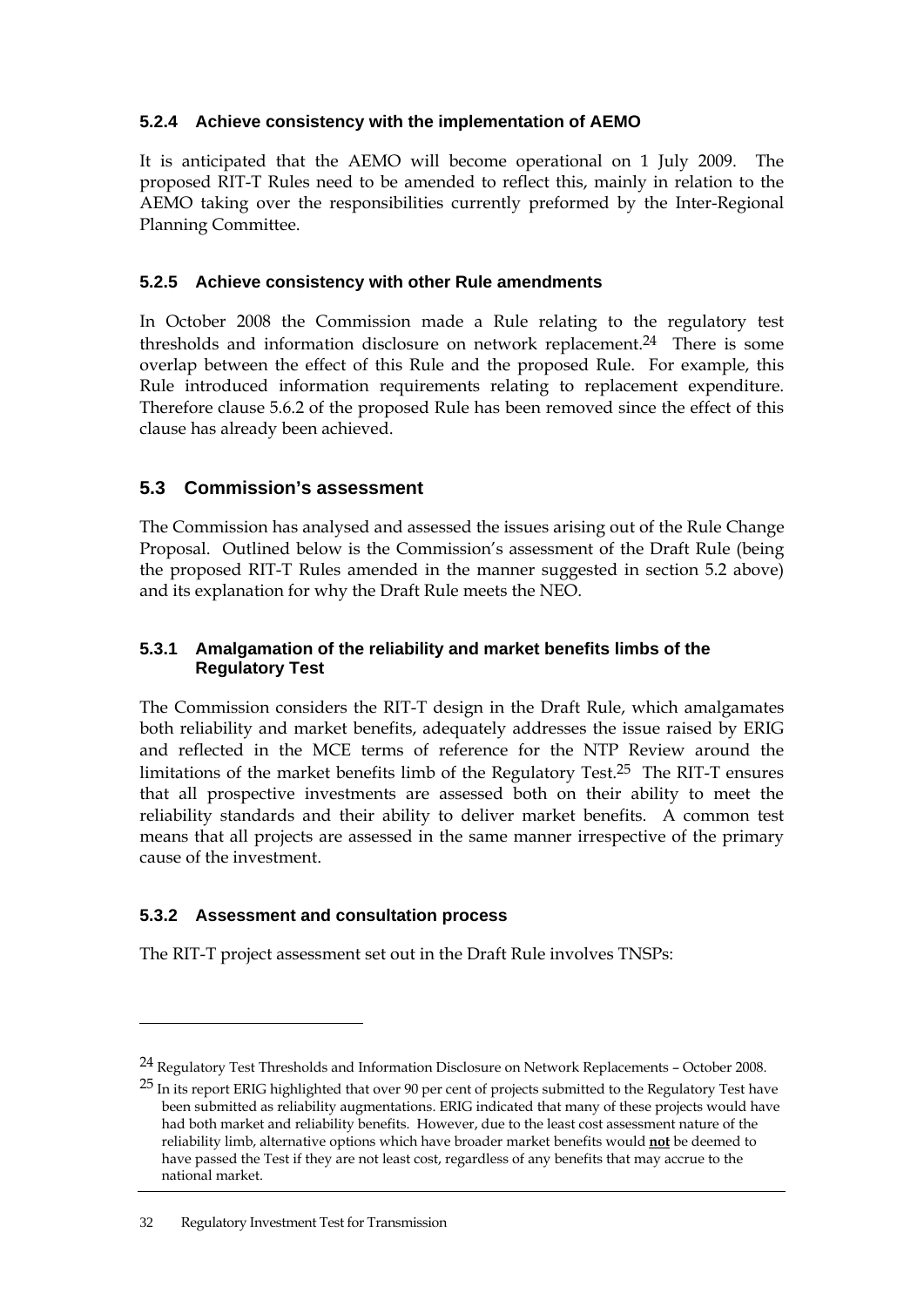- issuing a project specification consultation report to all Registered Participants, NEMMCO and other interested parties and seeking submissions on the credible options presented, over a consultation period no less than 12 weeks;
- preparing a project assessment draft report which outlines the process of identifying the preferred option, taking into account submissions;
- seeking submissions on the project draft report, over a consultation period no less than 30 days; and
- as soon as practicable after the consultation period, issuing a project assessment conclusions report, taking into account submissions.

This can be compared to the current project assessment approach which involves TNSPs:

- sending a Request for Information for projects which have an estimated cost of more than \$10m and are not reliability augmentations;
- seeking submissions, over a consultation period no less than 8 weeks; and
- issuing an application note outlining reasons for proposed asset, which is published for 30 days.

Interested parties can make a submission to the application note and may request a meeting. TNSPs must then produce a Final Report, containing same detail as application notice and summarises submissions received.

The major difference between the current consultation process and the process proposed in the Draft Rule is the timing of providing information to market participants on the identified need and potential options to serve that need. The requirement for TNSPs to prepare a project specification report (which details the identified need and potential options) before any assessment of costs and benefits substantially brings forward this information for market participant consideration compared to the current approach.

This is likely to promote greater consultation from relevant stakeholders, which should help ensure that more potential options are identified, considered and quantified in terms of possible market benefits associated with the proposed investment options. This process should reduce the risk that efficient options are overlooked and ensure that broader market benefits are recognised under the project assessment process, and thus improve the application of the assessment and promote transparency. The Commission believes this framework provides a superior platform for non-network options to be considered, as well as quantifying the market benefits associated with credible options put forward.

### **5.3.3 Greater prescription of market benefits and costs**

Compared to the current Regulatory Test the Draft Rule provides greater prescription on classes of benefits and costs needed to be considered whilst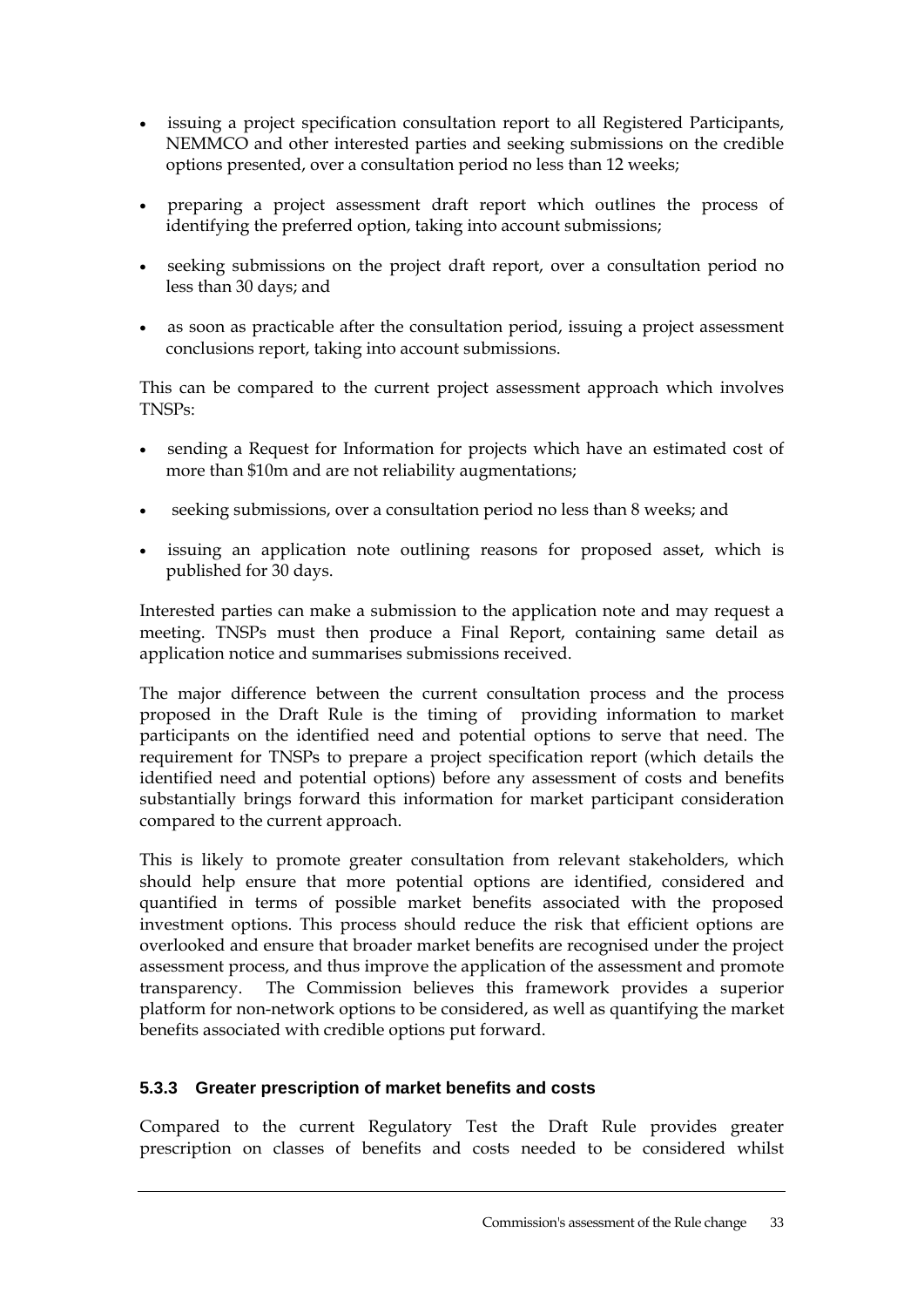undertaking an investment assessment process. This is supported by the direction given to the AER regarding the content of the RIT-T guidelines.

The Commission considers this greater prescription in the Draft Rule will improve the consistency and transparency across transmission investment assessment, and should over time promote more efficient decision making. In addition, the requirement in the draft Rules to provide information on any classes of market benefits which occur outside the TNSP's region will promote a more strategic national focus for transmission investment which should lead to more efficient outcomes over time.

Furthermore, the specification of an additional market benefits category for option value in the draft Rules should facilitate a more strategic assessment of projects. This is likely to both optimise decision making and improve the efficiency of the transmission investment assessment.

### **5.3.4 Scope of projects**

Under the Draft Rule, projects where the most expensive option is less than \$5 million are exempted from the project assessment process. The Draft Rule also clarifies the treatment of joint augmentation/replacement projects and reconfiguration investments, and provides an exemption for urgent and unforeseen investments.

This recognises the appropriate balance between ensuring that the appropriate range of projects are subject to a robust economic assessment and the timing and resources required to conduct the planning process.

### **5.3.5 Selection of market benefits and costs to be quantified**

The Draft Rule allows the TNSP in each application of the RIT-T to identify and consult on which classes of benefits and costs that are likely to be materially relevant to the decision being made, thus allowing the TNSPs to apply judgment, supported by reasoning and analysis, to justify the specification of the RIT-T in any given case, with stakeholders given the opportunity to comment. This process should ensure that a proper assessment is undertaken on market benefits and costs whilst at the same time where possible it seeks to reduce, where possible, the regulatory burden faced by TNSPs, as such reflecting good regulatory practice.

### **5.3.6 Exemption from project assessment draft report stage**

The Draft Rule permits a possible exemption from the project assessment draft report stage. This exemption should help prevent straightforward investment from being unnecessary delayed where appropriate, thus reducing the regulatory burden faced by TNSPs and, as a result, promote good regulatory practice. The Draft Rule provides sufficient clarification and obligations to prevent this exemption from being inappropriate used. Furthermore such projects remain subject to the possibility of a dispute being raised.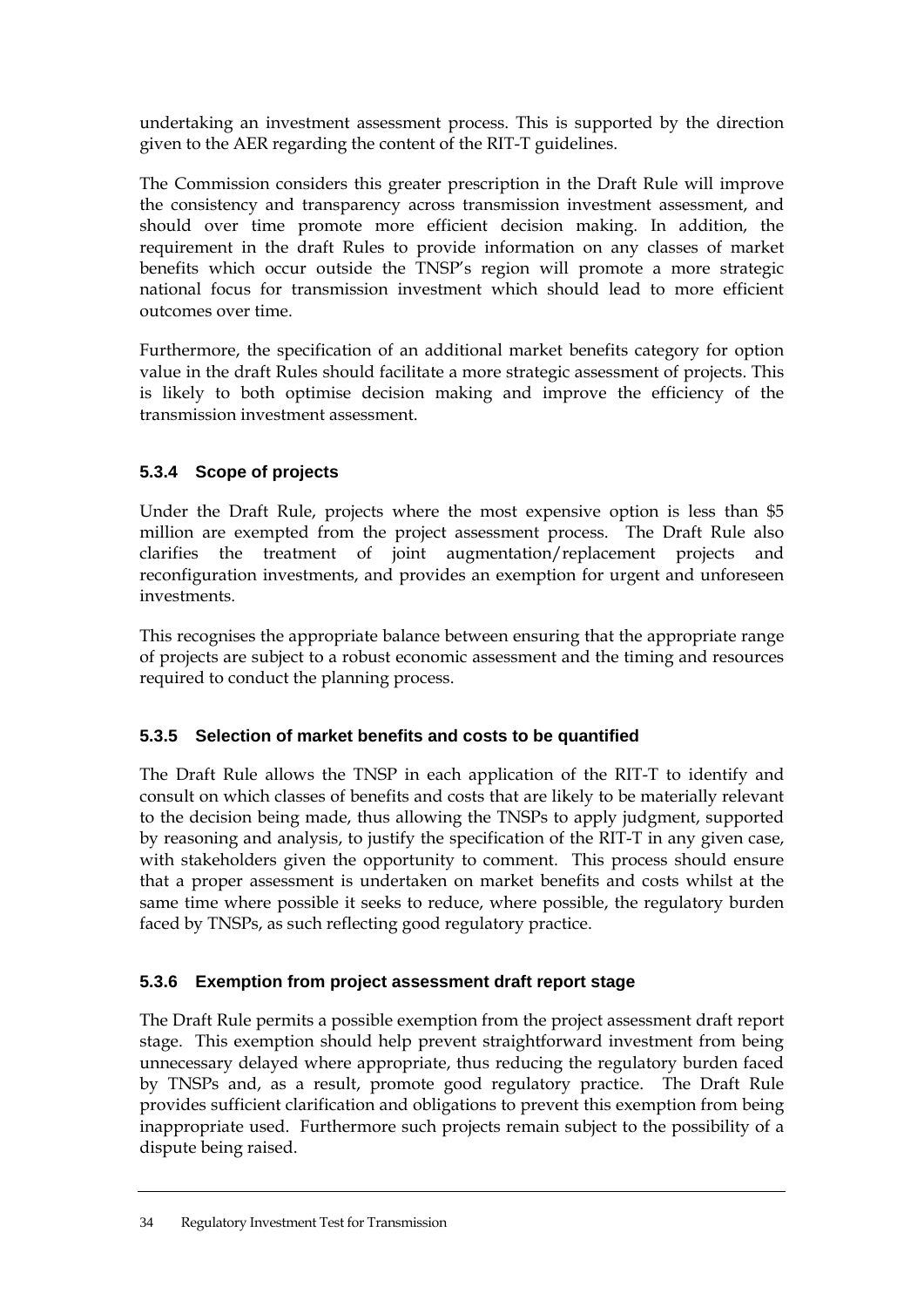### **5.3.7 Rule making test**

The Commission is satisfied that the Draft Rule will or is likely to contribute to the achievement of the NEO, taking into account the revenue and pricing principles. The Draft Rule will promote the efficient investment in electricity services for the long term interests of consumers of electricity through:

- the amalgamation of the reliability and market benefits limbs of the Regulatory Test should optimise the decision making process in relation to transmission planning by promoting dynamic and allocative efficiency. By including the assessment of market benefits, the transmission process should promote more efficient investment over time;
- greater prescription of market benefits and costs and how they should be assessed should improve the consistency and transparency across transmission investment assessment and should, over time, promote more efficient decision making;
- requiring a project specification consultation should improve the transparency and application of the transmission assessment process which will ultimately promote more efficient outcomes over time;
- a substantial increase in the amount of consultation undertaken in relation to transmission assessment should unearth a greater number of efficient investment options and therefore lead to more efficient outcomes overtime; and
- exemptions from the project assessment draft report stage promotes the efficient use of resources where appropriate, thus reduces the regulatory burden faced by TNSP's and as a result promotes good regulatory practice.

The Draft Rule is also consistent with the revenue and pricing principles because, through greater consultation and more prescription of the costs and benefits to be assessed, the transmission planning process should identify more efficient investment. This will address the risk of the potential for under and over investment by the TNSP and the potential for under or over utilisation of the transmission network.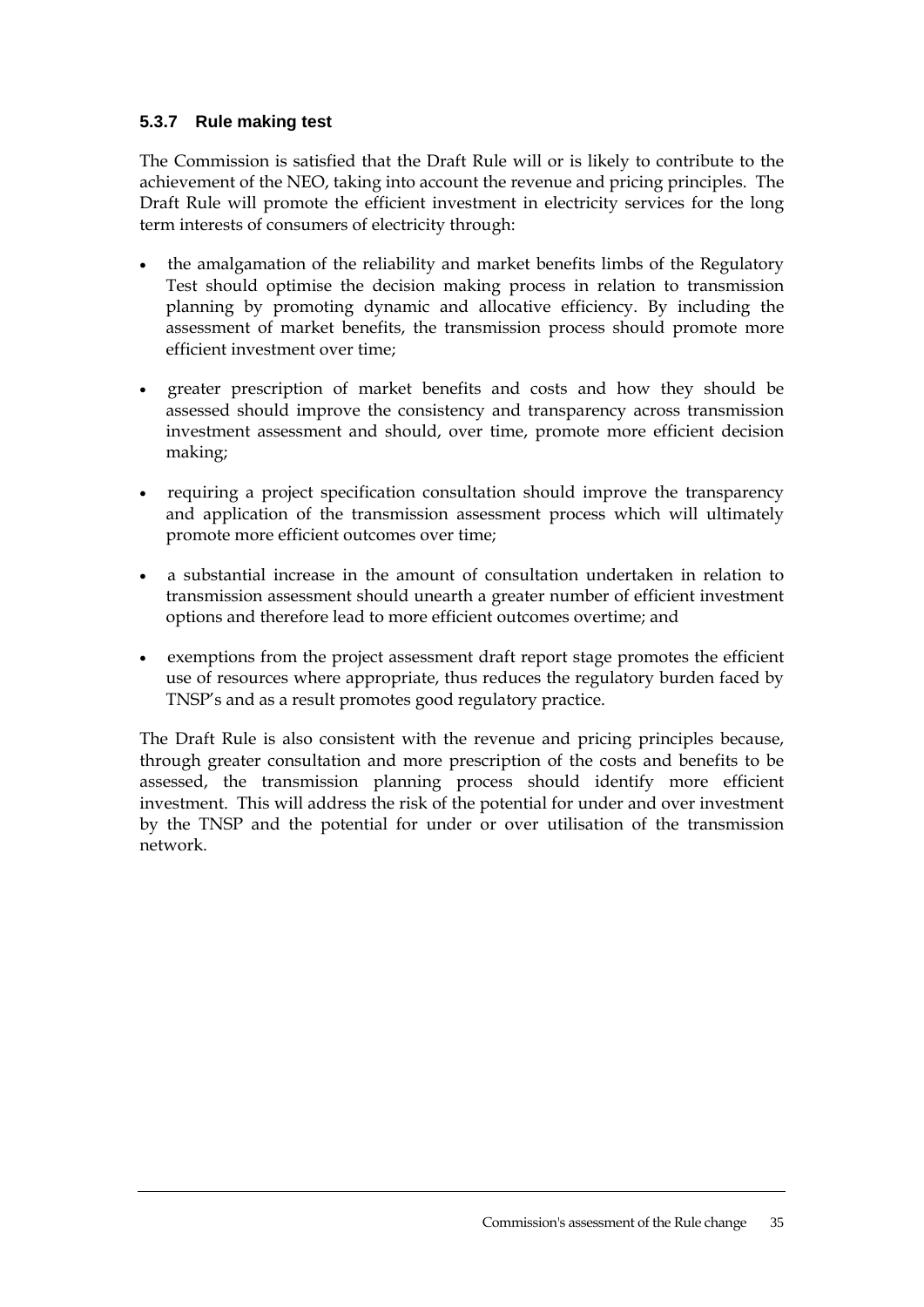This page has been intentionally left blank